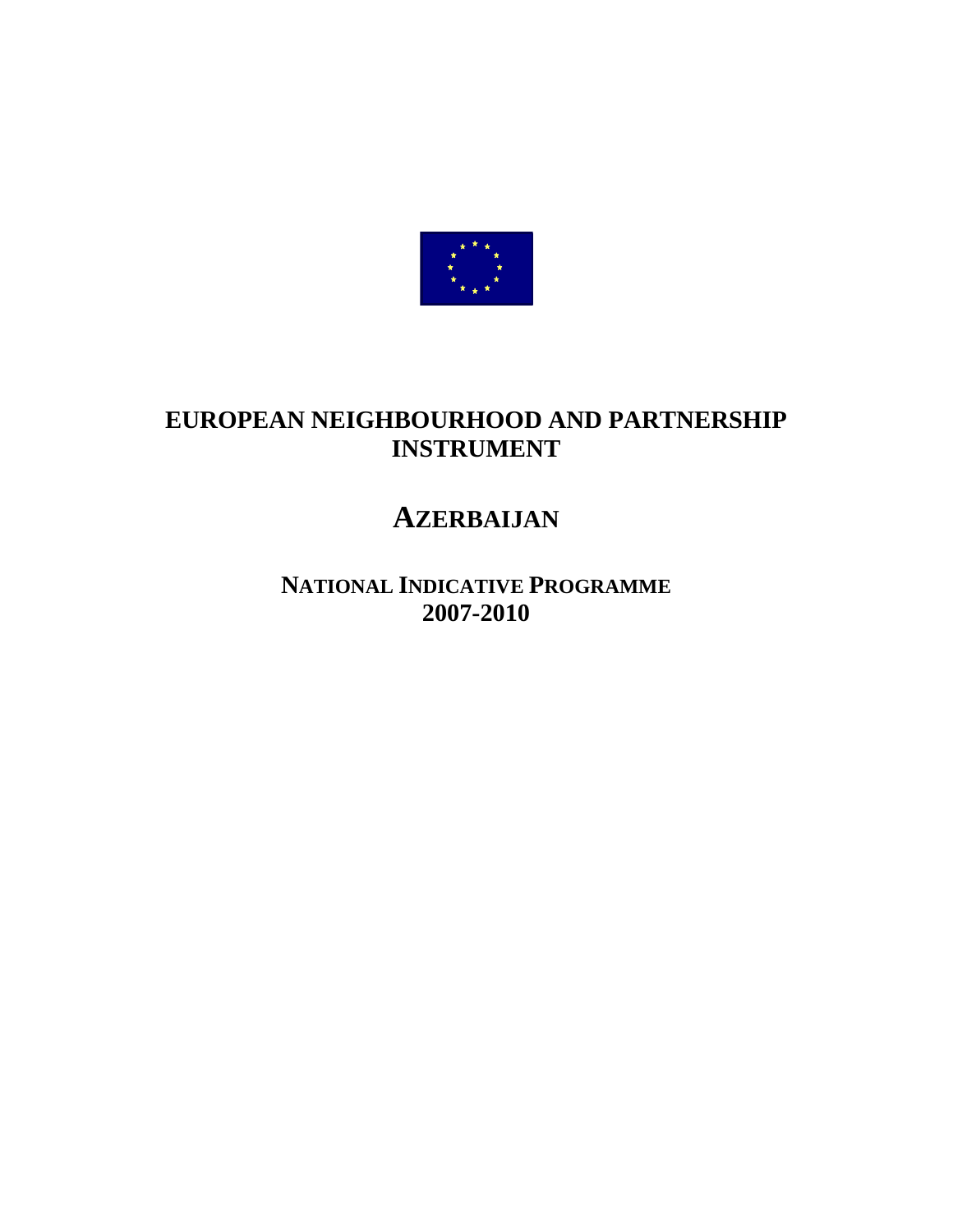# **Contents:**

| 1. |                                                                                        |  |
|----|----------------------------------------------------------------------------------------|--|
| 2. |                                                                                        |  |
| 3. |                                                                                        |  |
| 4. | Priority Area 1: Support for Democratic Development and Good Governance 5              |  |
|    | 4.1.                                                                                   |  |
|    | 4.2.                                                                                   |  |
|    | Sub-priority 1: Public administration reform and public finance and tax<br>4.2.1.      |  |
|    |                                                                                        |  |
|    | 4.2.2.                                                                                 |  |
|    | Sub-priority 3: Human rights, civil society development and local<br>4.2.3.            |  |
|    |                                                                                        |  |
|    | Sub-priority 4: Education, science and people-to-people<br>4.2.4.                      |  |
|    |                                                                                        |  |
| 5. | Priority Area 2: Support for socio-economic reform (with emphasis on regulatory        |  |
|    | approximation with the EU acquis), fight against poverty and administrative capacity   |  |
|    |                                                                                        |  |
|    |                                                                                        |  |
|    | 5.2.                                                                                   |  |
|    | Sub-priority 1: Promoting mutual trade, improving the investment climate<br>5.2.1.     |  |
|    | and strengthening social reform, including that of social insurance and pension        |  |
|    | systems 13                                                                             |  |
|    | Sub-priority 2: Supporting the implementation of the SPPRED/SPPRSD,<br>5.2.2.          |  |
|    | of the State Programme for Regional Development and of government plans for the        |  |
|    | non-oil sector (strengthened competitiveness and diversification of the economy). 14   |  |
|    | 5.2.3. Sub-priority 3: Sector-specific regulatory aspects, including public accounting |  |
|    |                                                                                        |  |
| 6. | Priority Area 3: Support for legislative and economic reforms in the transport,        |  |
|    |                                                                                        |  |
|    |                                                                                        |  |
|    | Sub-priority 1: Energy, including reforms of the domestic legislative<br>6.2.1.        |  |
|    |                                                                                        |  |
|    | 6.2.2. Sub-priority 2: Transport, including reforms of the domestic legislative        |  |
|    |                                                                                        |  |
|    |                                                                                        |  |
| 7. |                                                                                        |  |
| 8. |                                                                                        |  |
| 9. |                                                                                        |  |
|    | Dialogue with the government and alignment with national policies  21<br>9.1.          |  |
|    | Harmonisation and coordination with Member States, other donors and<br>9.2.            |  |
|    |                                                                                        |  |
|    |                                                                                        |  |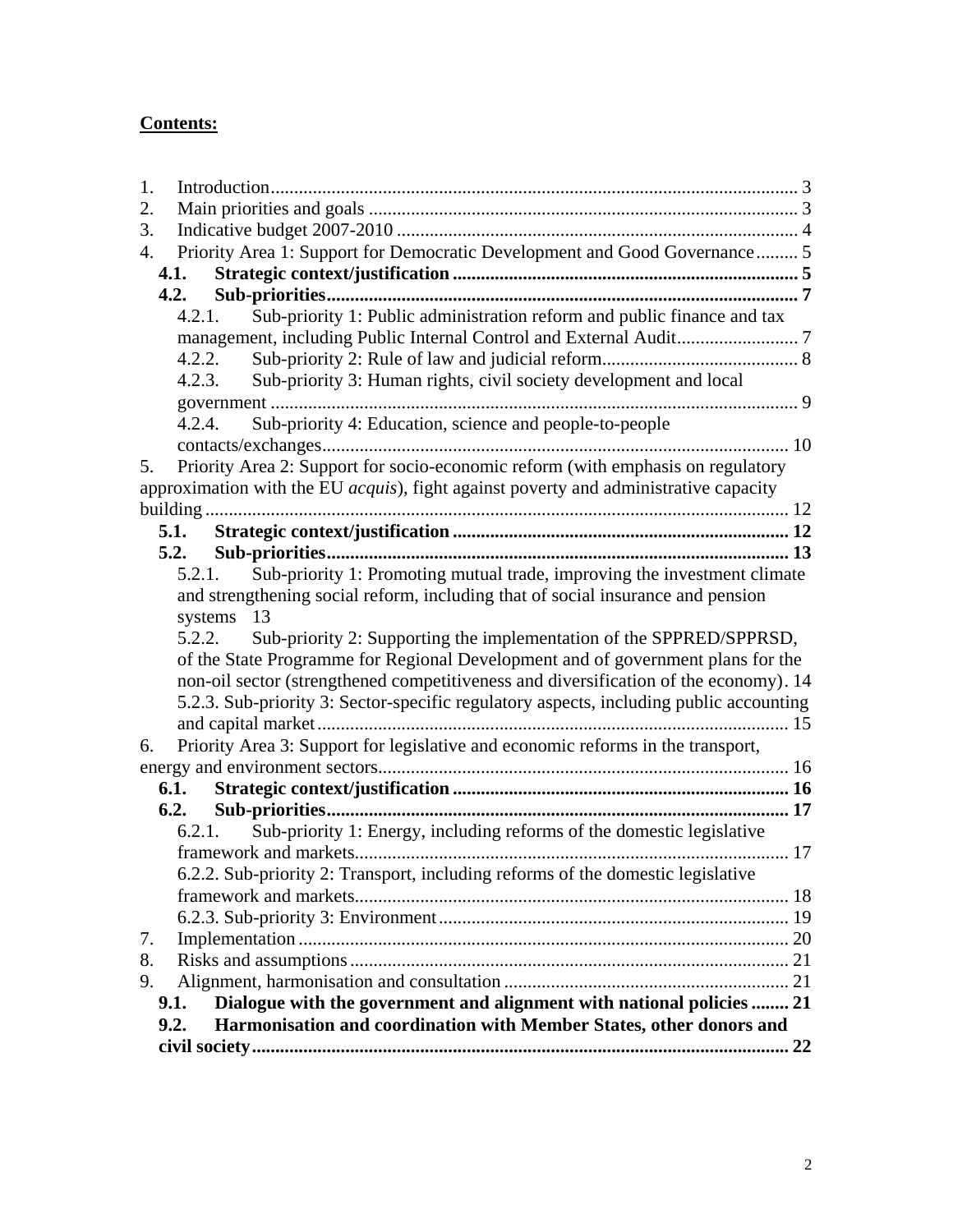# <span id="page-2-0"></span>**1. Introduction**

In recent years Azerbaijan has been slowly (although not always coherently) pursuing an "evolutionary" reform strategy to develop democracy and a market economy in the country and to bring Azerbaijan closer to the EU. However, much remains to be done in the coming years.

The principal objective of cooperation between the EU and Azerbaijan is to support the Country's reform agenda and to develop an increasingly close relationship, principally within the framework of the policy objectives defined in the Partnership and Cooperation Agreement (PCA) of June 1999 and the EU-Azerbaijan ENP Action Plan of 14 November 2006.

In this context, the EC-Azerbaijan Country Strategy Paper (CSP) for 2007-2013, which was adopted by the Commission on 07.03.07, provides a comprehensive overview of future EC assistance priorities encompassing all instruments and programmes, and is based on the structure of the joint EU-Azerbaijan Action Plan which is divided into ten main priority areas.<sup>1</sup>

This National Indicative Programme (NIP) for 2007-2010 defines in greater detail the focus of operations under the national envelope of the new European Neighbourhood and Partnership Instrument (ENPI). It is intended to guide planning and project identification by defining a limited number of priority areas, together with the objectives and results to be achieved.

# <span id="page-2-1"></span>**2. Main priorities and goals**

 $\overline{a}$ 

Assistance provided under this National Indicative Programme for Azerbaijan should focus on three priority areas. However, depending on developments regarding the peaceful settlement of the conflict over **Nagorno-Karabakh**, the EC will be ready to provide **specific assistance** related to all aspects of conflict settlement and settlement consolidation.

<sup>&</sup>lt;sup>1</sup> These are: 1) Contribute to a peaceful solution of the Nagorno-Karabakh conflict, 2) Strengthen democracy in the country, including through fair and transparent electoral process, in line with international requirements, 3) Strengthen the protection of human rights and of fundamental freedoms and the rule of law, in compliance with international commitments of Azerbaijan (PCA, CoE, OSCE, UN), 4) Improve the business and investment climate, particularly by strengthening the fight against corruption, 5) Improve functioning of customs, 6) Support balanced and sustained economic development, with a particular focus on diversification of economic activities, development of rural areas, poverty reduction and social/territorial cohesion; promote sustainable development including the protection of the environment, 7) Further convergence of economic legislation and administrative practices, 8) Strengthening EU-Azerbaijan energy and transport cooperation, in order to achieve the objectives of the November 2004 Baku Ministerial Conferences, in particular with a view to developing regional transport networks and energy markets in the region and integrating them with EU networks and markets, 9) Enhancement of cooperation in the field of Justice, Freedom and Security, including in the field of border management and 10) Strengthen regional cooperation.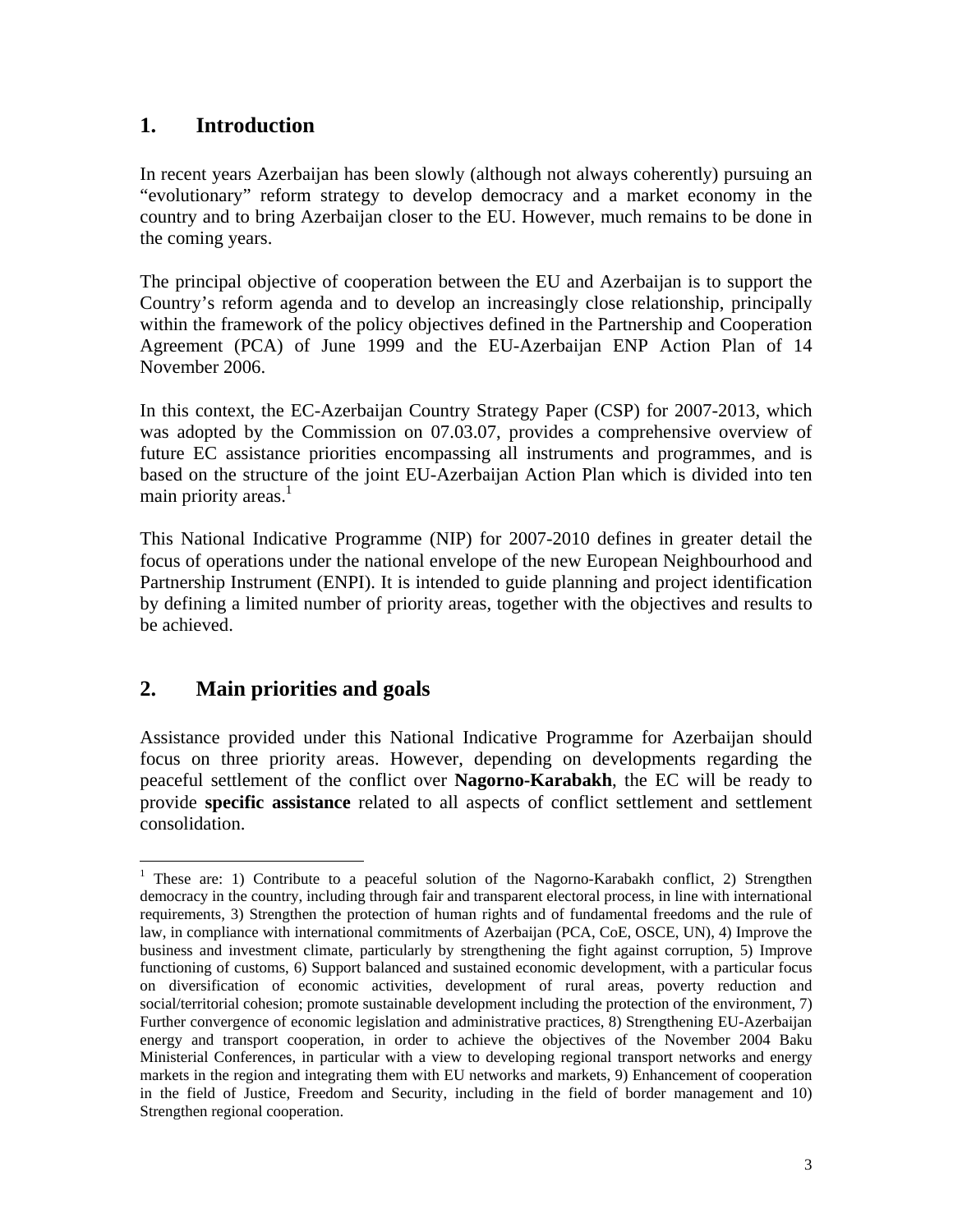*Priority Area 1: Support for Democratic Development and Good Governance* 

**Sub-priority 1**: Public administration reform and public finance management **Sub-priority 2**: Rule of law and judicial reform

**Sub-priority 3**: Human rights, civil society development and local government

**Sub-priority 4**: Education, science and people-to-people contacts/exchanges

*Priority Area 2: Support for socio-economic reform (with emphasis on regulatory approximation with the EU acquis), fight against poverty and administrative capacity building* 

**Sub-priority 1**: Promoting mutual trade, improving the investment climate and strengthening social reform

**Sub-priority 2**: Supporting the implementation of the SPPRED/SPPRSD, of the State Programme for the Regional Development and of government plans for the non-oil sector (strengthened competitiveness and diversification of the economy).

**Sub-priority 3**: Sector-specific regulatory aspects, including public accounting

*Priority Area 3: Support for legislative and economic reforms in the transport, energy and environment sectors.* 

**Sub-priority 1**: Energy, including reforms of the domestic legislative framework and markets

**Sub-priority 2**: Transport, including reforms of the domestic legislative framework and markets

**Sub-priority 3**: Environment

# <span id="page-3-0"></span>**3. Indicative budget 2007-2010**

Financial resources available for Azerbaijan under the National Indicative Programme for 2007-2010 are estimated at  $\bigoplus$ 2 million. It should be noted that these indicative allocations cover the entire 4-year period of the present indicative programme, and it is therefore likely that individual Annual Action Programmes will contain differing allocations in each given year. Finally, this allocation may be increased through allocations under the "Governance Facility", which will reward those ENP countries which show the best performance in relation to governance issues.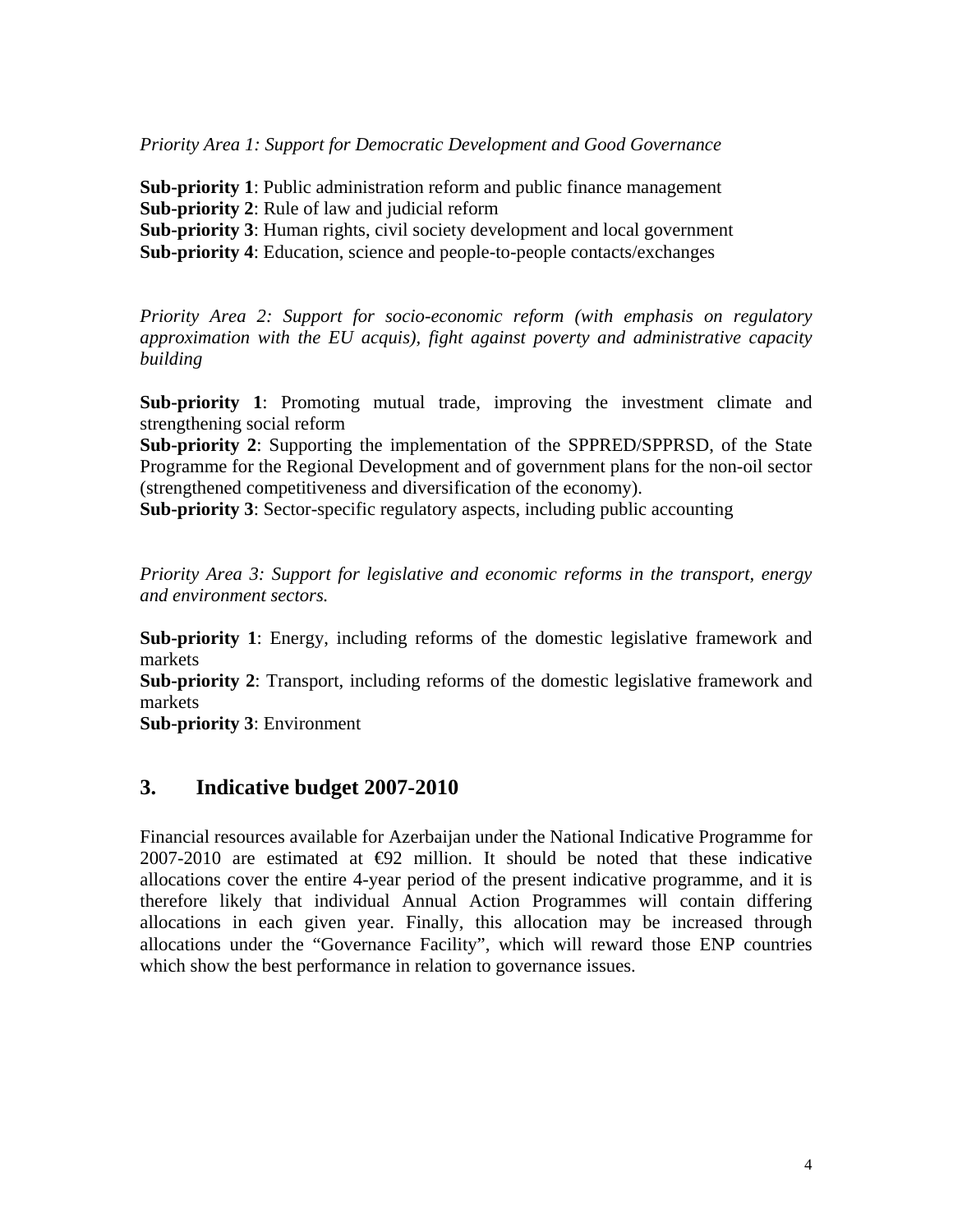The indicative breakdown of resources should be as follows: $2$ 

| Total                                                                                                                                                                                  |      |
|----------------------------------------------------------------------------------------------------------------------------------------------------------------------------------------|------|
| Priority Area 3:<br>Support for legislative and economic reforms in the transport, energy<br>and environment sectors                                                                   |      |
| Priority Area 2:<br>Support for socio-economic reform (with emphasis on regulatory<br>approximation with the EU acquis), fight against poverty and<br>administrative capacity building | Ք32m |
| Priority Area 1:<br>Support for Democratic Development and Good Governance                                                                                                             | €30m |

Depending on developments regarding the peaceful settlement of the conflict over Nagorno-Karabakh, the EC will provide specific assistance related to all aspects of conflict settlement and settlement consolidation.

# <span id="page-4-0"></span>**4. Priority Area 1: Support for Democratic Development and Good Governance**

# <span id="page-4-1"></span>**4.1. Strategic context/justification**

Strengthening democracy and good governance are key priorities of the Azerbaijani government and will require sustained support from the EC. This links up directly with the priorities of the ENP Action Plan, as specified in particular in priorities 2, 3 and  $4<sup>3</sup>$ 

EC support in this area will build on earlier and ongoing operations as the EC is already providing substantial assistance under current programmes. However, the still significant needs justify continuing to provide priority support to this area.

Governance issues, human rights and fundamental freedoms, including freedom of the press and of assembly, will remain fundamental priorities with a view to contributing to Azerbaijan's further democratisation.

Public administration reform and improved public finance and tax management are crucial to enhancing institutional capacity and improving the transparency and public accountability of state and administrative structures at all levels. Reforms in these sectors

 $\frac{2}{\pi}$  Re-allocations between priority areas will be possible within the limits allowed by the relevant legal basis. <sup>3</sup> 2) Strengthen democracy in the country, including through fair and transparent electoral process, in line with international requirements, 3) Strengthen the protection of human rights and of fundamental freedoms and the rule of law, in compliance with international commitments of Azerbaijan (PCA, CoE, OSCE, UN), 4) Improve the business and investment climate, particularly by strengthening the fight against corruption.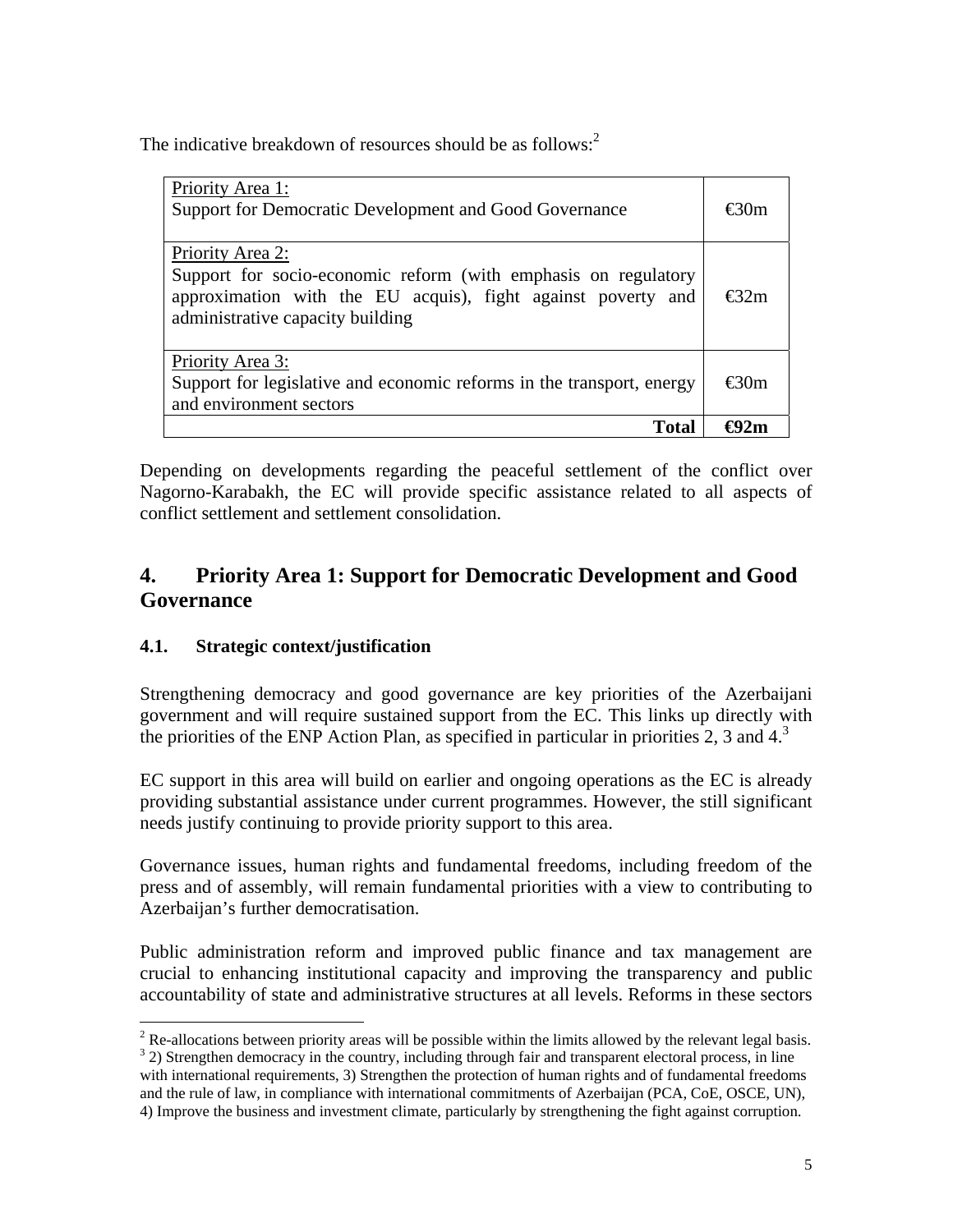are all the more important since Azerbaijan will benefit from sizeable revenues from oil and gas exploitation, resources that will have to be managed in an accountable and transparent way, principally to address the poverty problem and encourage the development of the non-oil sector and of the regions outside Baku. This is also vital to ensuring the effectiveness of the fight against crime and corruption. In this context, Azerbaijan's adhesion to the Extractive Industry Transparency Initiative  $(EITI)^4$  was a positive step and its continued implementation is to be encouraged.

Linked to this, further assistance for judicial reform will be required to pursue the Action Plan's objectives of guaranteeing the independence of the judiciary and strengthening its administrative capacity and to ensure the impartiality and effectiveness of prosecution.

Such top-down measures should be accompanied by a bottom-up approach promoting citizens' rights and public participation in the political, economic and social spheres and leading to greater participation by citizens in public life and in the control of institutional bodies and law enforcement agencies and services, including at local level. This may also entail actions to further underpin and secure freedom of expression and freedom of the media. Improved access to justice and legal aid and a regulatory framework for civil society are further important factors in this context.

Assistance for reforming and upgrading the education system, including through exchange programmes, with a view to working towards convergence with EU standards and practices, will be essential to support democratic development, social stability and economic competitiveness. Specific action promoting information initiatives on the EU in Azerbaijan (and vice versa) should also be eligible for assistance.

Support for scientific and technological cooperation will also be important in terms of contributing to the sustainable and equitable economic development of Azerbaijan.

1

<sup>&</sup>lt;sup>4</sup> The Extractive Industry Transparency Initiative was announced by UK Prime Minister Tony Blair at the World Summit on Sustainable Development in Johannesburg, September 2002. Its aim is to increase transparency over payments by companies to governments and government-linked entities, as well as transparency over revenues by those host country governments. This will help to ensure that natural resources and the wealth they generate are governed well. EITI is supported by a strong and varied coalition from industry, governments, donors, international financial institutions, institutional investors and NGOs. Nigeria, Azerbaijan and Ghana are the first three countries to have adopted the EITI principles and actions. 22 countries are committed to implementing the initiative.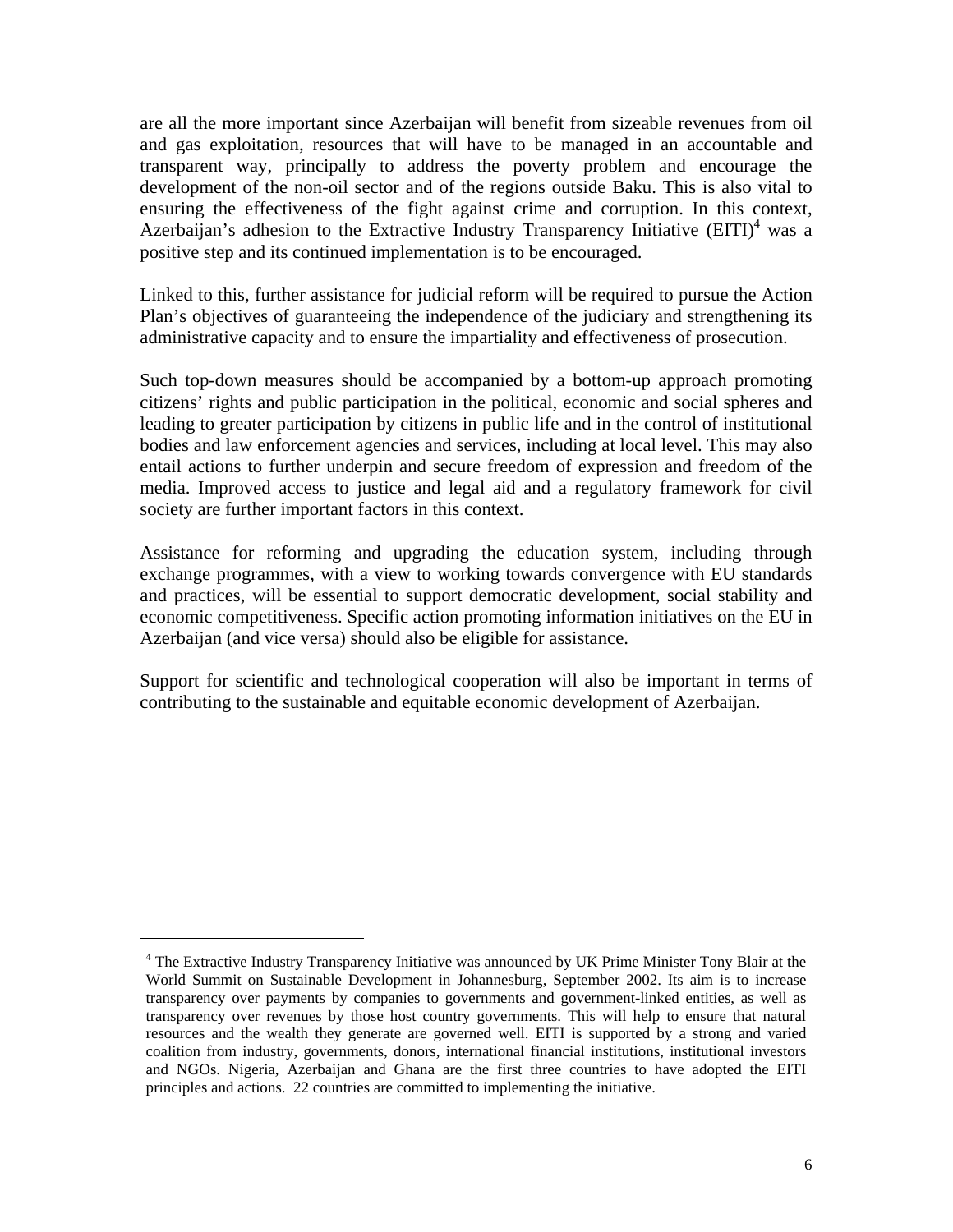# **4.2. Sub-priorities5**

# <span id="page-6-1"></span>**4.2.1. Sub-priority 1: Public administration reform and public finance and tax management, including Public Internal Control and External Audit**

#### a) Long-term impact

The expected long-term impact will be to develop a modern state geared towards meeting the needs of citizens and capable of managing future oil and gas wealth in an accountable, transparent and efficient manner.

#### b) Specific objectives

The specific objectives are to:

- Improve the quality and efficiency of service delivery by the public administration, including by fighting corruption, and of external audits and enhance public finance and tax management and internal control, including at local government level;
- Increase the effectiveness of programming, the implementation of assistance programmes and the coordination of donor activities.

#### c) Expected results

 $\overline{a}$ 

- Administrative and civil service reform plans developed, including the implementation of anti-corruption measures
- Implementation of reform plans underway in selected ministries and state agencies
- Increased effectiveness of use of information and communication technologies in government bodies, thus removing bureaucratic impediments and facilitating access by the public to these bodies
- <span id="page-6-0"></span>• Enhanced capacity of NCU and Ministry of Economic Development in the coordination of donor activities
- Increased quality of programming and implementation of assistance programmes
- Plans for more transparent and predictable public finance management developed
- Plans for improved public finance management tested in selected policy areas (e.g. social security systems)
- Approximation of public internal control and external audit with international standards
- Approximation of public accounting standard and procedures with EU and international norms and practices

<sup>&</sup>lt;sup>5</sup> As far as possible the expected long-term impact, specific objectives and results mirror the objectives specified in the EU-Azerbaijan ENP Action Plan. Objectives may have to be adjusted in line with the results from monitoring implementation of the Action Plan.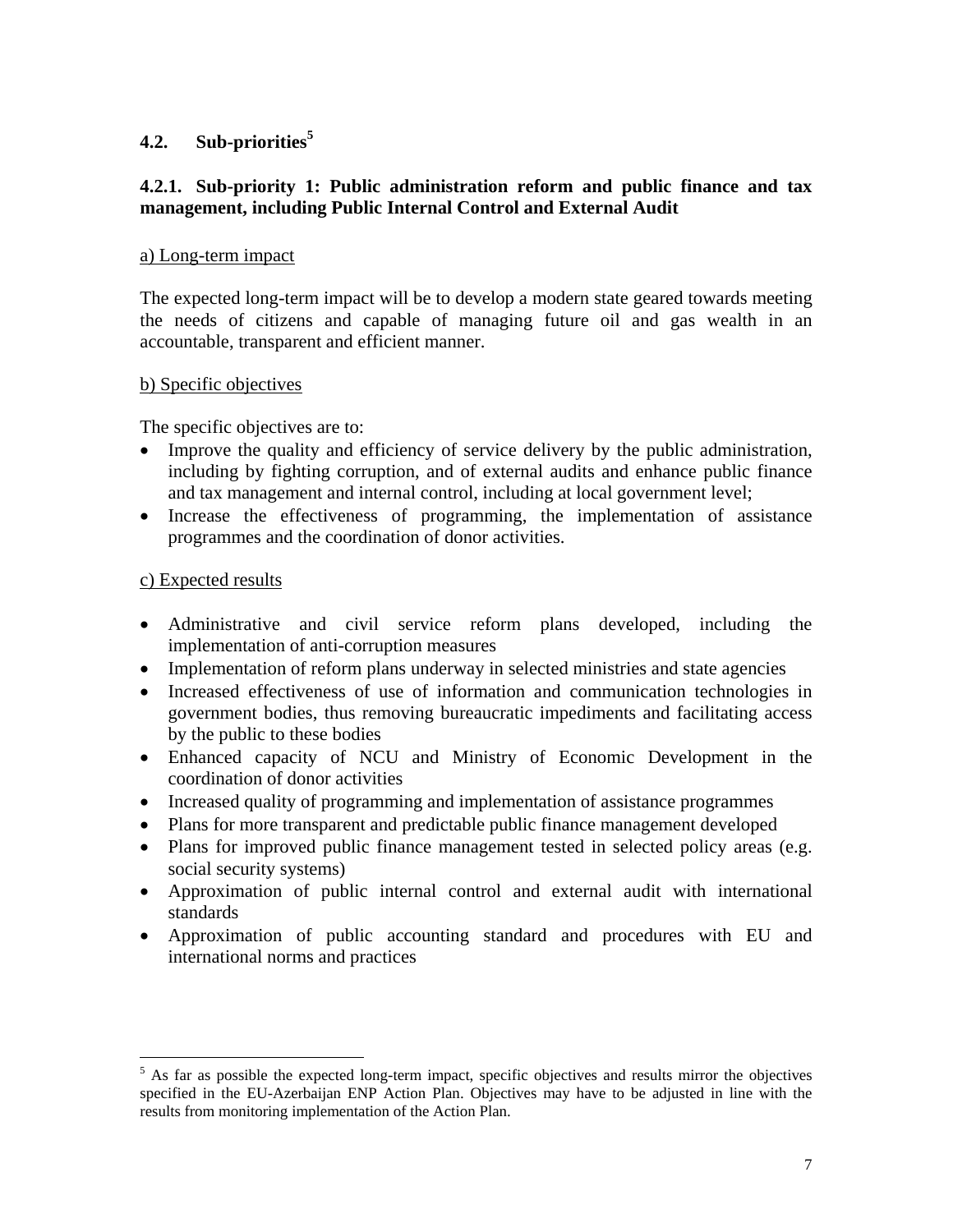### d) Indicators of achievement

#### *Long-term impact*

• Positive assessments/progress reports by the EU and other donors on the situation concerning the efficiency and transparency of public administration, public finance management and anti-corruption measures.

#### *Specific objectives*

- Better quality of public services demonstrated by service delivery surveys
- More efficient use of public resources demonstrated by annual budgets.

#### <span id="page-7-0"></span>**4.2.2. Sub-priority 2: Rule of law and judicial reform**

#### a) Long-term impact

The expected long-term impact will be to strengthen democracy, the rule of law, the independence of the judiciary and the protection of human rights and fundamental freedoms.

#### b) Specific objectives

The specific objective is to guarantee the effectiveness, independence and transparency of the judiciary and to strengthen its administrative capacity and to ensure the impartiality, effectiveness and independence of prosecution.

#### c) Expected results

- Improved efficiency, knowledge and integrity of members of the judiciary (judges, prosecutors, officials within the Ministry of Justice and the penitentiary system), including through in-service education and training
- Implementation of reforms relating to civil, criminal and administrative codes and codes of procedure, based on European standards
- Improved working and cooperation methods of law enforcement agencies and prosecution
- Implementation of reforms of the court system
- Simplified legal procedures and easier access to justice for citizens and economic operators, including improvement of the legal aid system
- Improvement of the transparency, predictability and enforcement of judicial acts
- Improved infrastructure of tribunals, courts and judiciary administration
- Increased awareness within the judiciary and law enforcement agencies of human rights issues and fundamental freedoms, as well as obligations and commitments deriving from international law.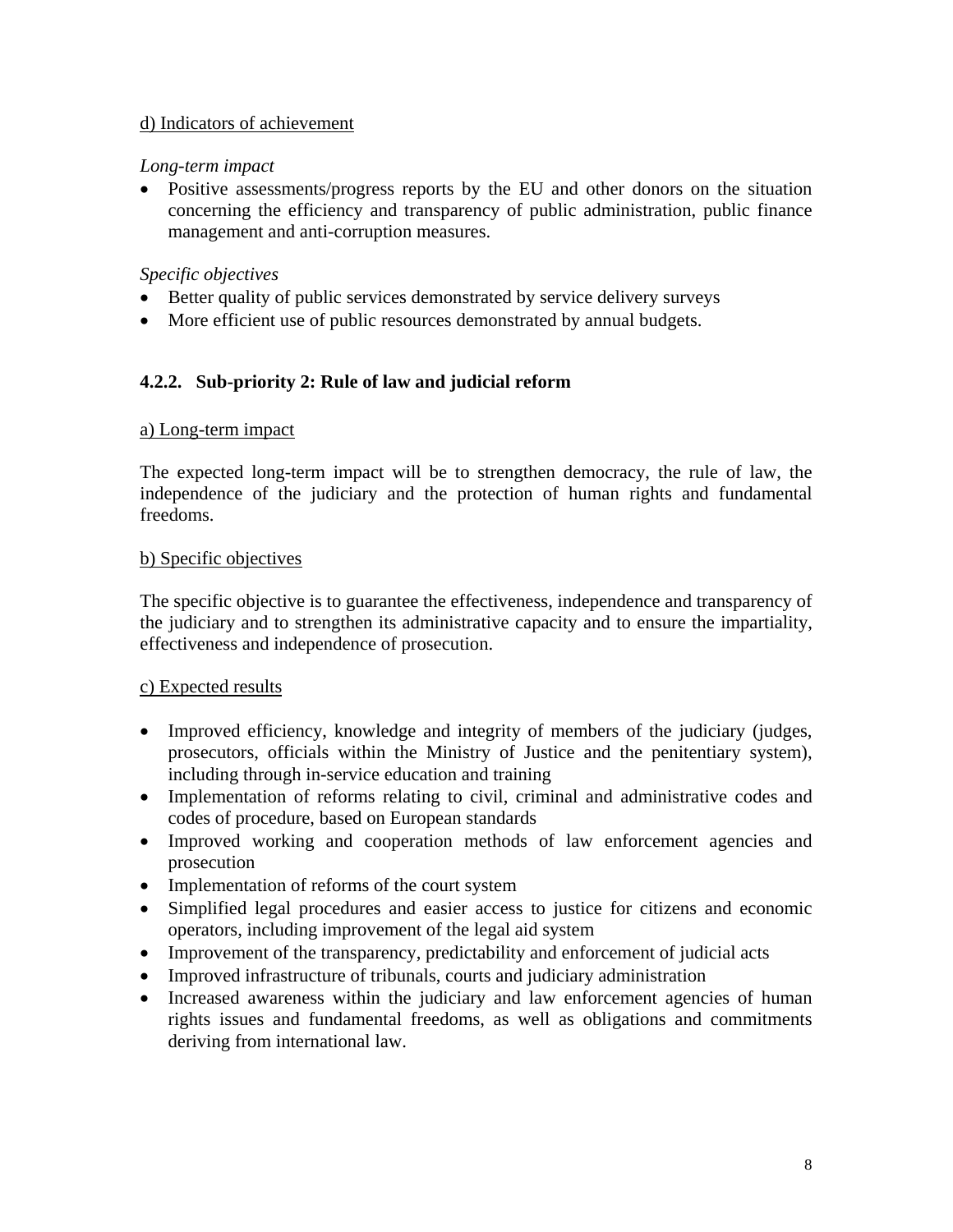### d) Indicators of achievement

#### *Long-term impact*

• Positive assessments/progress reports by the EU and other donors on the situation concerning democracy, the rule of law, human rights and fundamental freedoms.

### *Specific objectives*

- Higher levels of independence demonstrated by surveys of lawyers and litigators and enhanced administrative capacities of the judiciary, as demonstrated by fewer court cases going to appeal and ultimately being annulled by higher courts
- Development of out-of-court systems to speed up and cut costs of small civil cases
- Increased access to the legal system for citizens.

# <span id="page-8-0"></span>**4.2.3. Sub-priority 3: Human rights, civil society development and local government**

#### a) Long-term impact

The expected long-term impact will be to strengthen democracy, the rule of law, human rights and fundamental freedoms.

#### b) Specific objectives

The specific objectives are to:

- Ensure respect of human rights (including children's and gender equality) and fundamental freedoms, including in economic and social spheres, in line with international and European standards
- Enhance the involvement of citizens in decision-making processes and controls, including through civil society organisations
- Improve the quality of electoral processes and their approximation with international standards (EU, CoE, OSCE/ODIHR)
- Secure freedom of expression, freedom of assembly and freedom of the media
- Promote and enhance cooperation between governmental and non-governmental players, e.g. in the sectors of the environment, education, etc.; more generally, encourage the overall growth of civil society
- Strengthen local government structures in line with the standards contained in the European Charter on Local Self-Government
- Foster active social dialogue between social partners as well as civil dialogue between private, public and civil society stakeholders
- Develop a National Action Plan for Children's Rights.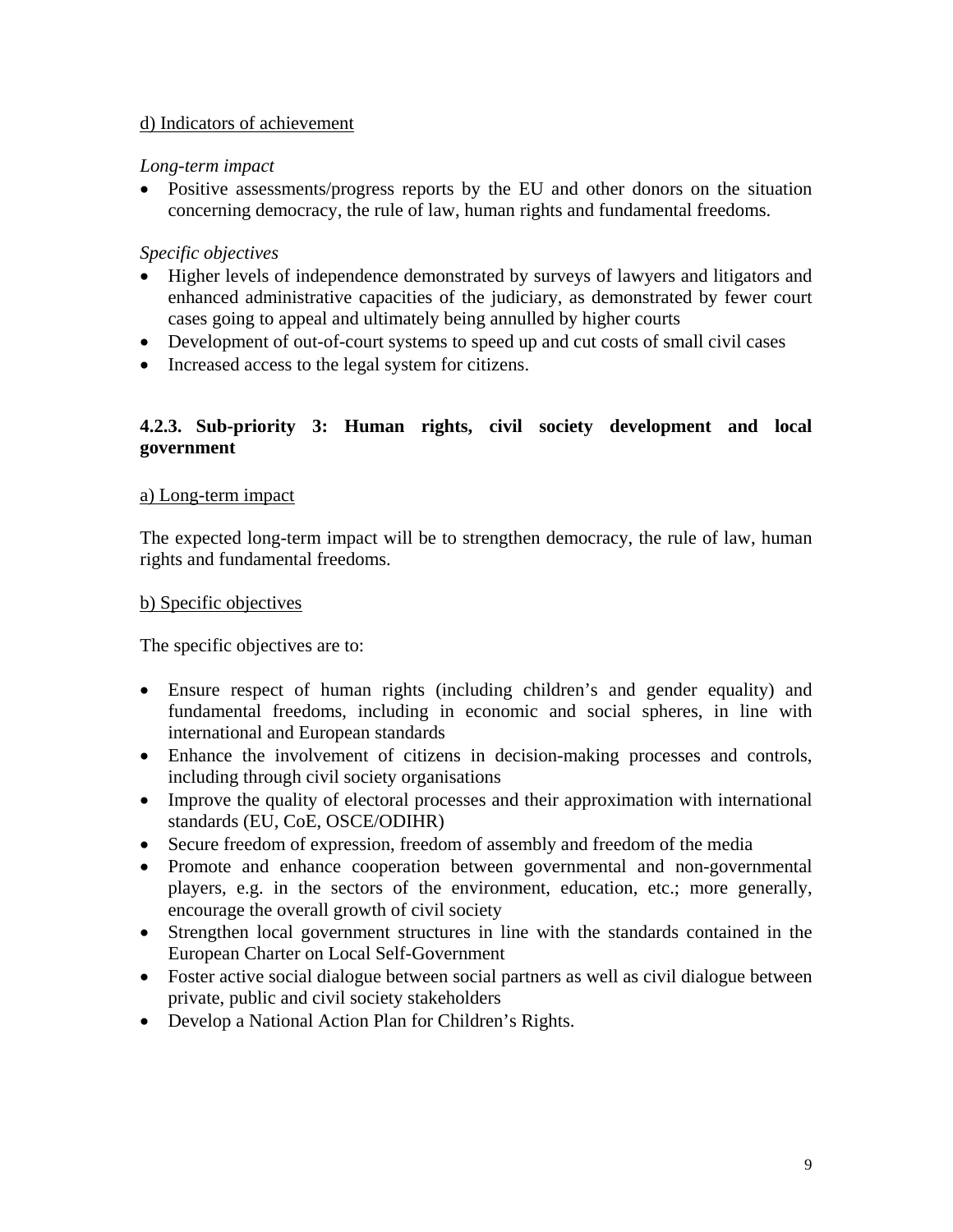# c) Expected results

- Enhanced training and increased levels of awareness on elections, human rights and fundamental freedoms, including core labour standards within law enforcement bodies
- Increased public awareness of decision-making structures and procedures and stronger capacity of civil society organisations
- Improved quality of electoral processes
- Improved and enforced legal and administrative framework to ensure respect of media freedom including journalists' rights and the establishment of a truly independent Public Broadcasting Service
- High-quality support for implementation of national administrative reform plans to strengthen local government in line with European standards
- Institutionalised dialogue between the relevant players with a view to ensuring sustainable environmental, economic and social development.

# d) Indicators of achievement

# *Long-term impact*

• Positive assessments/progress reports by the EU and other donors on the human rights situation and level of citizens' involvement in policy areas such as the environment.

# *Specific objectives*

- Greater levels of respect of human rights and fundamental freedoms, as demonstrated by a reduction of donor reports and media coverage of cases of human rights violations
- Greater public participation in processes, as demonstrated, for example, by case studies on major infrastructure projects or through the development of consumer structures
- Fully sustained levels of freedom of expression and media freedom, as demonstrated by independent assessments, NGO reports etc.
- Stronger local government structures, as demonstrated by better management of local authorities and greater ownership of local authorities by their citizens, measured from donor reports, surveys of civil society structures and citizens' panels
- Stronger social dialogue structures, as demonstrated by the existence of effective tripartite cooperation and collective bargaining.

# <span id="page-9-0"></span>**4.2.4. Sub-priority 4: Education, science and people-to-people contacts/exchanges**

# a) Long-term impact

The expected long-term impact will be to strengthen democratic development, economic competitiveness and social stability in Azerbaijan.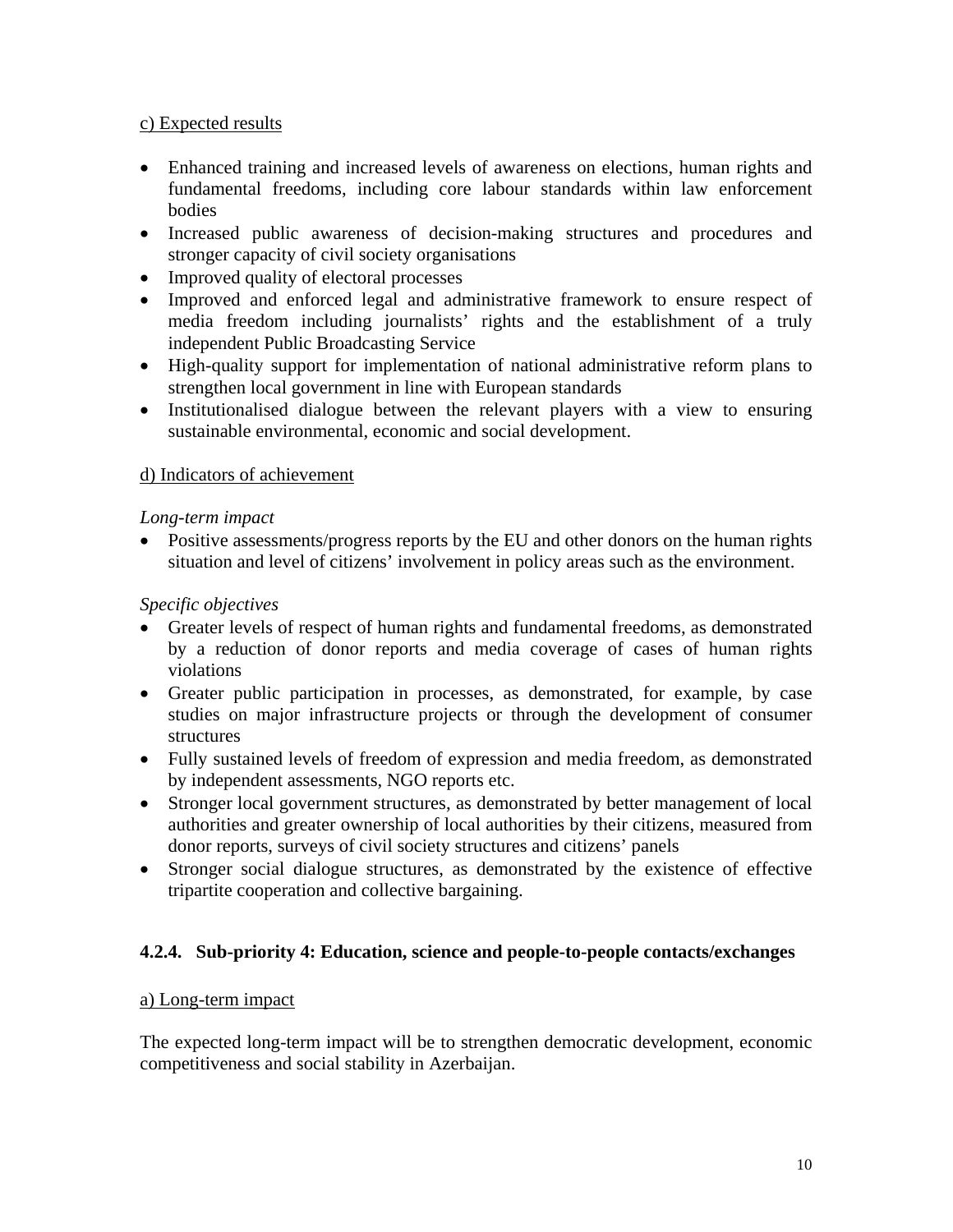# b) Specific objectives

The specific objectives are to:

- Reform and upgrade education and training systems, including through exchange programmes, and allow further integration of Azerbaijan into the European Research Area
- Continue to improve the quality of the educational system and adjust it to the needs of the economy, with particular emphasis on the development of entrepreneurial spirit.

# c) Expected results

- Improvements in the quality, capacities, accountability and good governance of education and training systems and their convergence with EU standards and practices, including greater participation in relevant exchange programmes
- Interaction of the education and training sector with the National Employment Strategy with a view to pursuing and achieving functional integration of employment and education policies
- Enhanced quality of Vocational Training, including through the development of specific skills in the Services sector (for instance tourism, etc.)
- Greater capacity of research structures (human and material resources) with the focus on scientific excellence
- Stronger links between scientific and research communities in the EU and Azerbaijan, including educational institutions and networks.
- An improved connection of the Azerbaijan National Research and Education Network (AzRENA) to the European backbone GÉANT2, which will bring benefits to the entire science and education sector of Azerbaijan.

# d) Indicators of achievement

# *Long-term impact*

• Positive assessments/progress reports by the EU and other donors on social and enrolment indicators and standards of education systems.

# *Specific objectives*

- Improved education and training systems, as demonstrated by studies assessing progress of reforms and convergence with EU standards and practices
- Increased participation by Azerbaijani nationals in the relevant EC students and researcher exchange programmes
- Closer integration of Azerbaijan into the European Research Area, as demonstrated by a higher number of joint activities and projects.
- The direct linking of the Azerbaijan National Research and Education Network (AzRENA) to the European backbone GÉANT2.

The interventions supported in the area of education and training will be implemented in close coordination with the Tempus programme, which will be funded out of the ENPI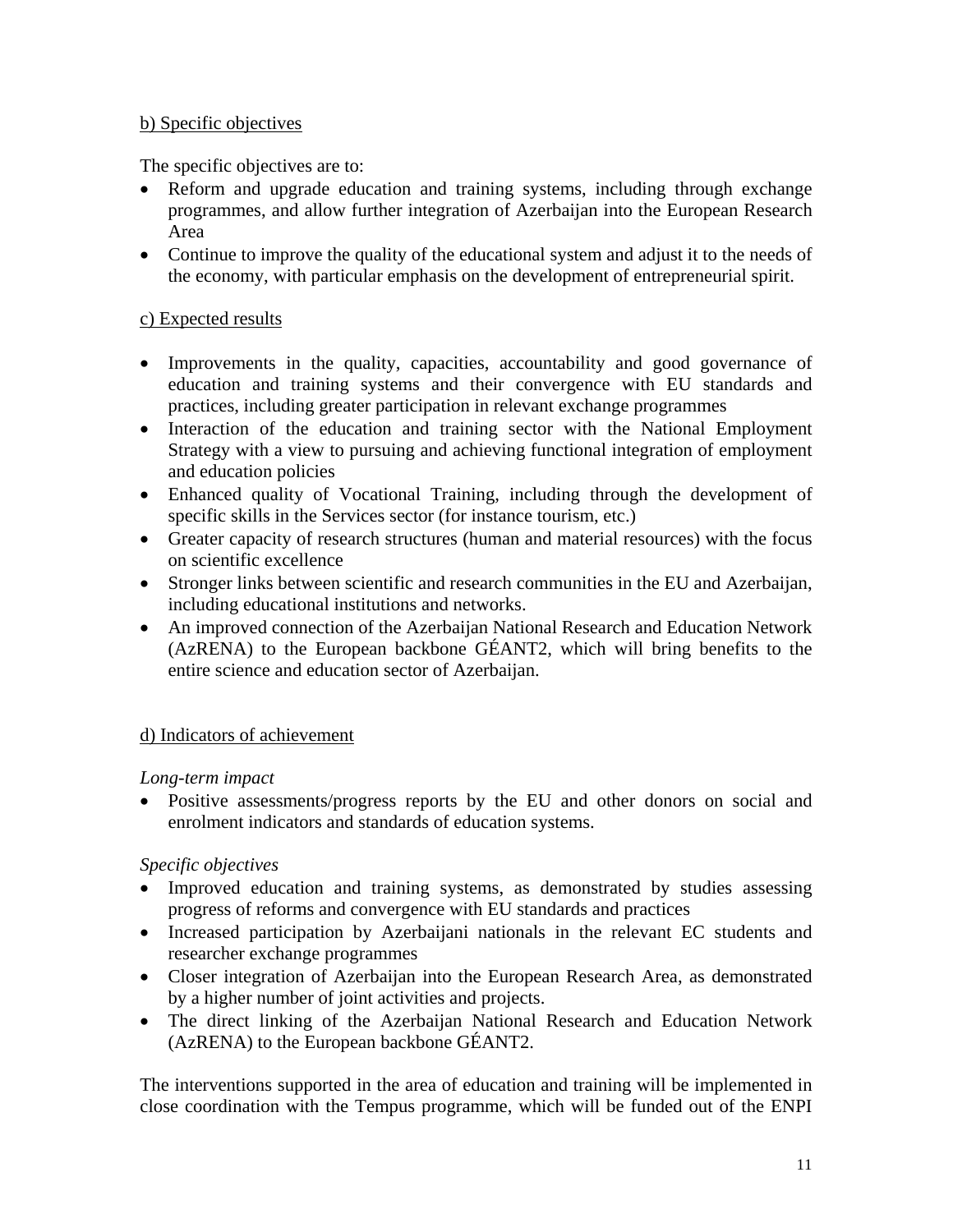Inter-Regional programme. The dissemination and exchange of best practice in these areas will be further enhanced.

# <span id="page-11-0"></span>**5. Priority Area 2: Support for socio-economic reform (with emphasis on regulatory approximation with the EU** *acquis***), fight against poverty and administrative capacity building**

# <span id="page-11-1"></span>**5.1. Strategic context/justification**

The EC will offer assistance to enable further progress on the establishment of a fully functioning and balanced market economy and to ensure that oil and gas revenues are managed in an accountable and transparent way; this will include support for the diversification of the economy, and will be to the benefit of the whole country. The EC will also support further advances in the gradual approximation of laws and regulations with those of the EU (as envisaged in the PCA and the ENP Action Plan) and effective implementation thereof and also the improvement of the investment climate by ensuring transparency, predictability and simplification of procedures. Furthermore, assistance will be provided with the aim of strengthening social reform, fighting corruption and encouraging approximation with EU social standards, thus contributing to poverty reduction and improving the situation of legal employment in Azerbaijan, including through education and vocational training. Reducing regional imbalances and improving local development capacities are further important issues in this respect as is the promotion of sustainable development and mainstreaming it into all the relevant sectoral policies. Finally, the EC will support Azerbaijan in its WTO accession process.

The EC is uniquely well-equipped to support the approximation process as it can build on extensive experience gained in the process of the accession of the ten new EU Member States. In designing support in this area emphasis should be placed not only on technical advice on approximation of legislation and alignment of procedures but also, equally importantly, on administrative capacity building at all levels (in particular support for trade and economic ministries and tax, statistics and customs authorities) to ensure national ownership and effective enforcement of approximated rules and regulations.

The EU-Azerbaijan Action Plan defines a considerable number of priority areas for trade and market-related regulatory reforms, in particular trade facilitation issues, including customs legislation and procedures, technical regulations, standards and conformity assessment, sanitary and phyto-sanitary (SPS) issues, consumer protection, right of establishment and company law, financial services and markets, taxation, competition policy, enterprise and SME policy, intellectual and industrial property rights, public procurement and statistics.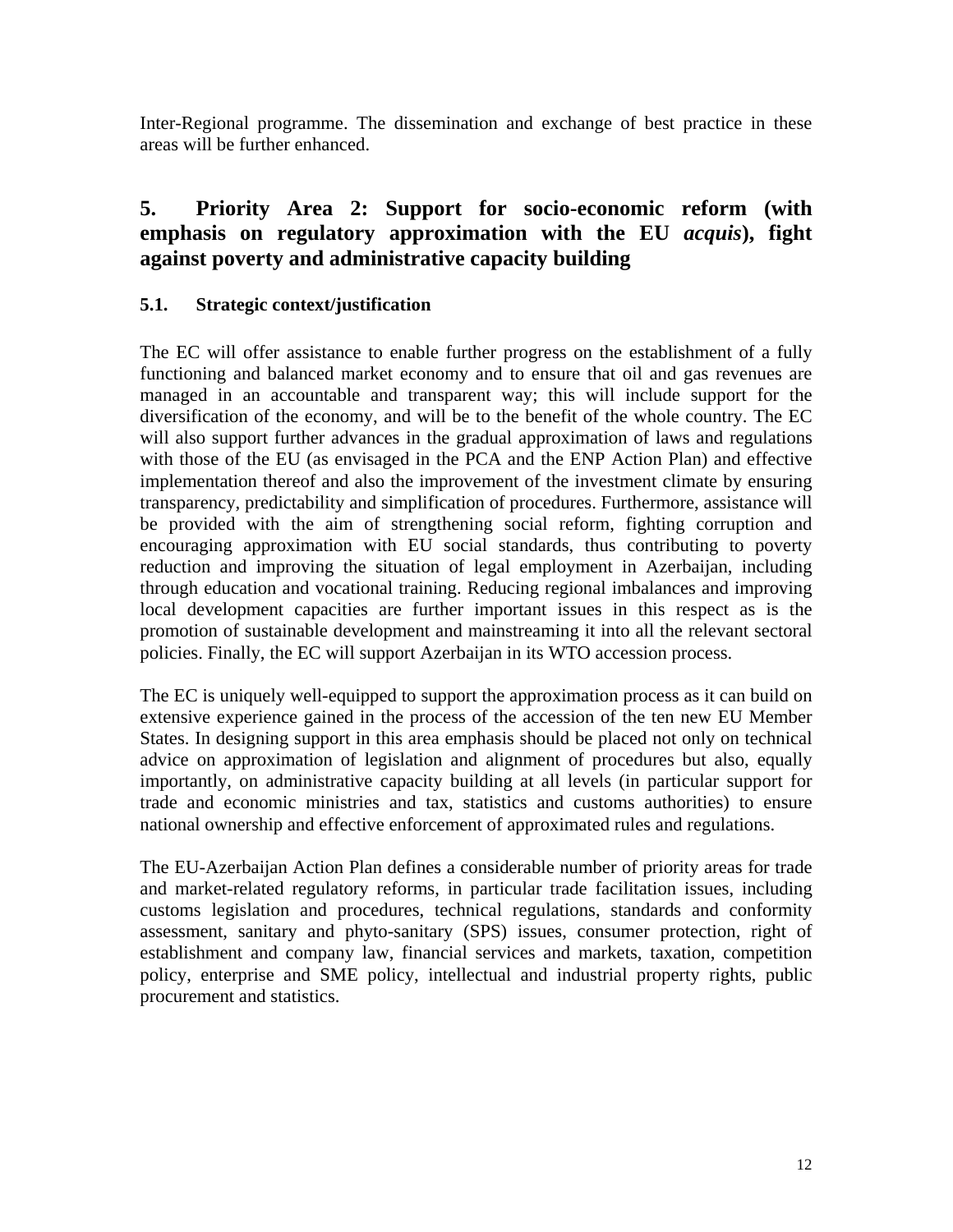EC support in this area thus links up directly with the priorities of the ENP Action Plan, as specified in particular in priority areas 4, 5, 6 and  $7^6$  and sections 4.4 and 4.5.<sup>7</sup> The priorities mentioned in these sections also reflect the recommendations made by the World Bank in its 2003 "Integrated non-oil trade and investment strategy" for Azerbaijan.

As a general rule, maximum flexibility will be required in order to respond efficiently to evolving needs during implementation of the current Action Plan and beyond.

# <span id="page-12-0"></span>**5.2. Sub-priorities**

### <span id="page-12-1"></span>**5.2.1. Sub-priority 1: Promoting mutual trade, improving the investment climate and strengthening social reform, including that of social insurance and pension systems**

#### a) Long-term impact

The expected long-term impact will be an improvement in the investment climate, progress in economic and social reform and development and the gradual alignment of Azerbaijan with the EU's internal market and social standards.

#### b) Specific objectives

The specific objective is to facilitate trade and to improve the investment climate and the employment and social situation in a sustainable manner.

# c) Expected results

<u>.</u>

• Market and regulatory reforms in the form of approximation of legislation and alignment of procedures (in particular in the areas of trade facilitation including customs legislation and procedures, technical regulations, standards and conformity assessment, sanitary and phyto-sanitary (SPS) issues, consumer protection, right of establishment and company law, financial services and markets, taxation, competition policy, enterprise and SME policy, intellectual and industrial property rights, public procurement and statistics) based on the implementation of the ENP Action Plan and of reforms in the areas of trade and investment promotion, including through removal of many of the existing barriers, the approximation of Azerbaijani legislation in areas such as phyto-sanitary and food products, and the reform of the tax system and administration

<sup>6</sup> Respectively: Improve the business and investment climate, particularly by strengthening the fight against corruption, Improve functioning of customs, Support balanced and sustained economic development, with a particular focus on diversification of economic activities, development of rural areas, poverty reduction and social/territorial cohesion; promote sustainable development including the protection of the environment and Further convergence of economic legislation and administrative practices.

<sup>&</sup>lt;sup>7</sup> Respectively: Economic and social reform, poverty reduction and sustainable development and Traderelated issues, market and regulatory reform, with all their subsections.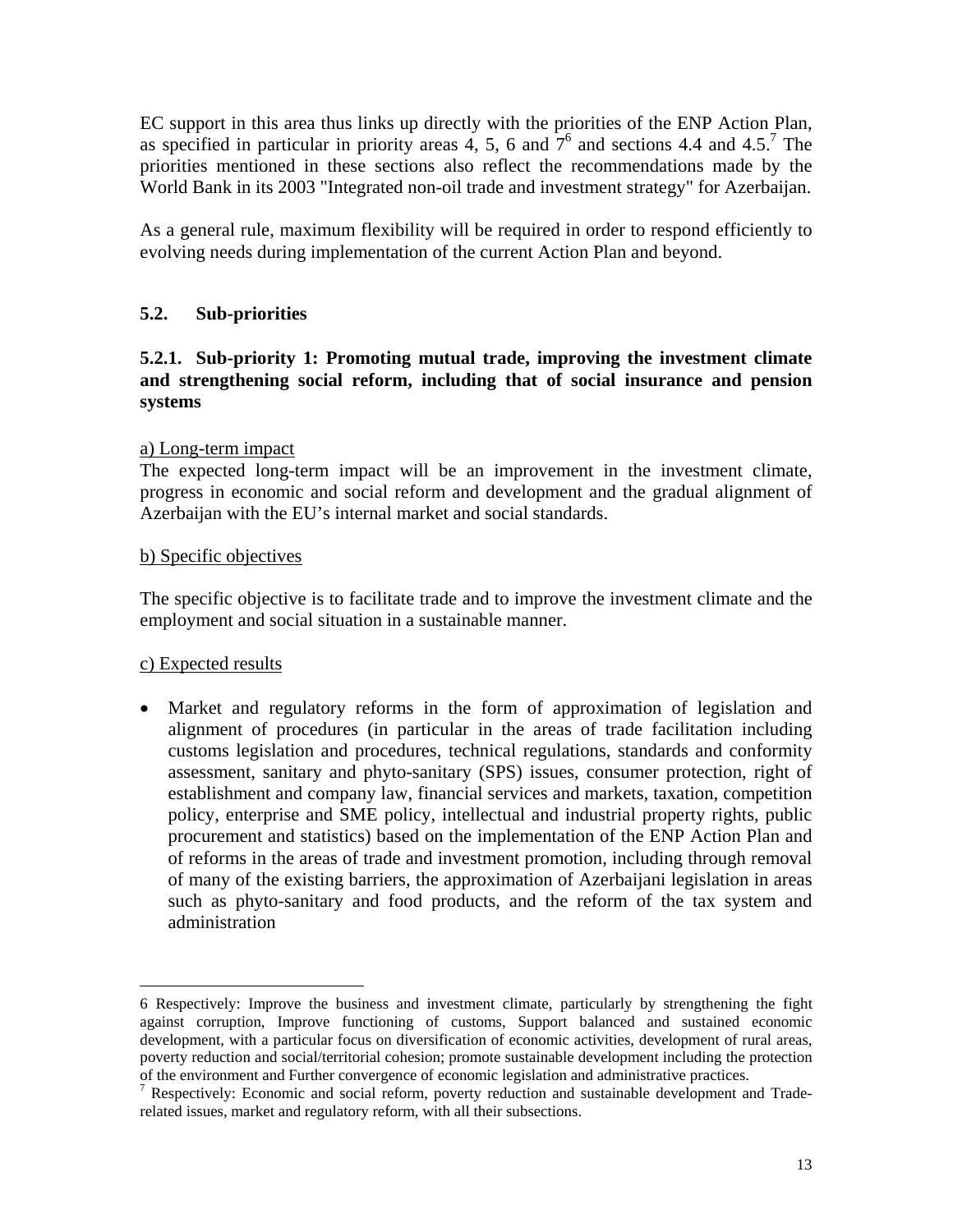- Enhanced administrative capacity of the customs administration and improved customs legislation, with a view to facilitating trade and securing the international trade supply chain (World Customs Organisation Framework of Standards)
- Implementation of legislative and policy reforms in the employment, social and health areas targeting modernisation of the system and approximation with EU standards and practices
- Enhanced administrative capacity to ensure national ownership and effective enforcement of approximated rules and regulations.

# d) Indicators of achievement

# *Long-term impact*

• Economic and social development indicators and degree of internal market alignment as measured and assessed by the EU in relevant progress reports.

# *Specific objectives*

- Increased and (in terms of products) more diversified trade, as demonstrated by trade statistics from government and other sources
- Improved investment climate, as demonstrated by increased FDI, surveys among investors and assessments/reports by the EU and other institutions
- Improved employment and social situation, as demonstrated by data on job creation and provision of social services
- Further reform of the State insurance and pension system.

# <span id="page-13-0"></span>**5.2.2. Sub-priority 2: Supporting the implementation of the SPPRED/SPPRSD,<sup>8</sup> of the State Programme for Regional Development and of government plans for the non-oil sector (strengthened competitiveness and diversification of the economy)**

# a) Long-term impact

The expected long-term impact will be to improve the competitiveness of the Azerbaijani economy by strengthening the relevant sectoral markets, notably in the transport, energy,<sup>9</sup> environment, agriculture, tourism and financial sectors and the information society, to diversify the economy (including by development of clusters in several non-oil sectors), to develop the legislative and administrative framework for SMEs across all sectors.

# b) Specific objectives

<u>.</u>

The specific objective is to address the poverty problem in the country, including by supporting the development of the non-oil sector of the economy and by reducing

<sup>&</sup>lt;sup>8</sup> SPPRED is the State Programme on Poverty Reduction and Economic Development, which will be replaced by the State Programme on Poverty Reduction and Sustainable Development – SPPRSD, to be adopted presumably in late 2006.

<sup>&</sup>lt;sup>9</sup> This includes promoting the convergence of technical norms and standards with those of the EU.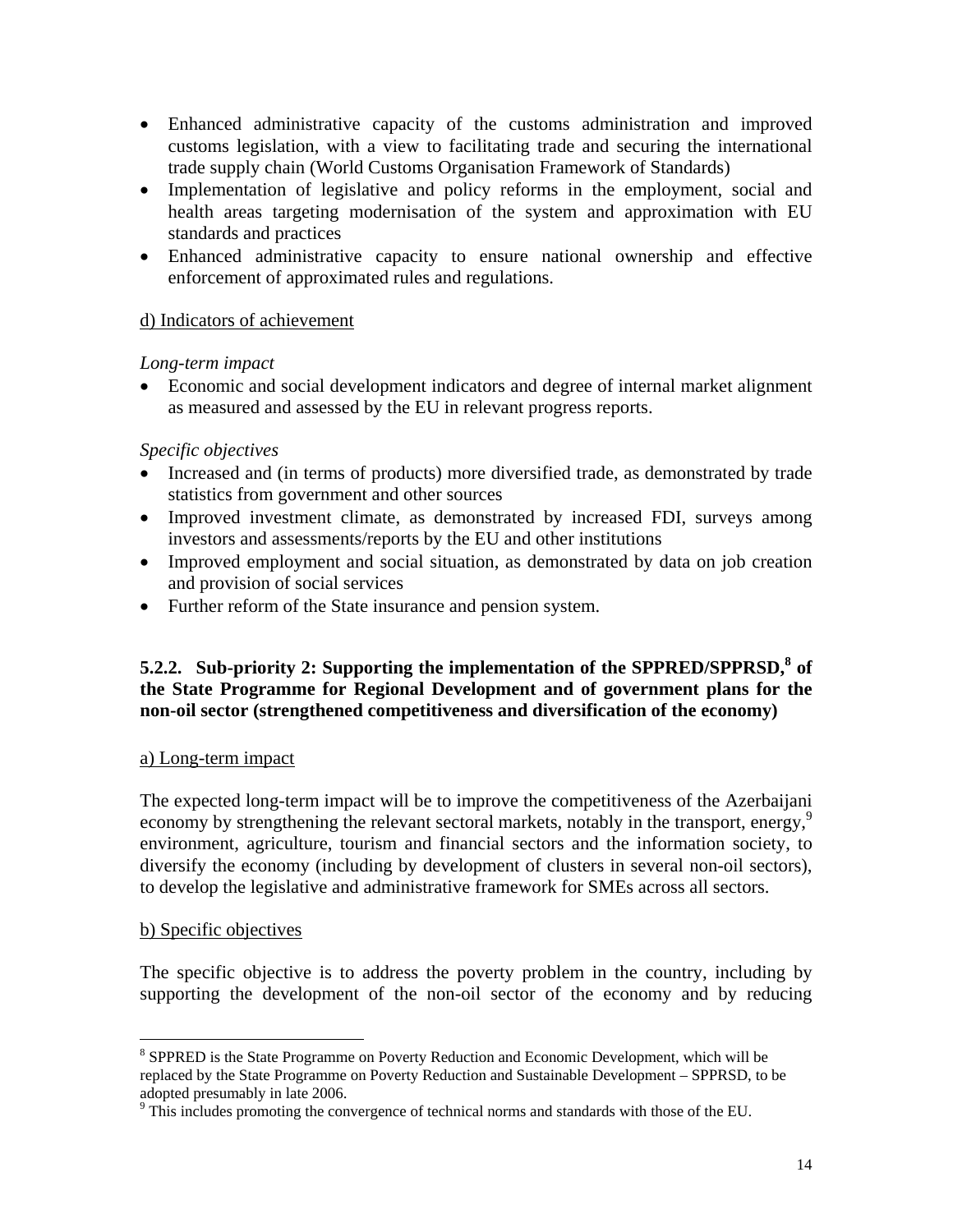geographical imbalances in the distribution of wealth between the Baku region and the rest of the country.

### c) Expected results

- Successful implementation of the State Programme for Poverty Reduction and Sustainable Development
- Sector-specific regulatory reform and institution building in line with the priorities in the Action Plan and detailed sectoral strategies, including in the non-oil sector and regional development
- Enhanced administrative capacities in ministries or state structures for the relevant sectors to ensure national ownership and effective enforcement.

#### d) Indicators of achievement

#### *Long-term impact*

• Increased level of reforms in key sectors as assessed by the EU in relevant studies/progress reports.

#### *Specific objectives*

- Reduction in the percentage of the population living below the poverty threshold
- Increase in the non-oil sector contribution to national GDP
- Reduction in the disparities in the main socio-economic indicators between the Baku region and the rest of the country
- Level of regulatory convergence with the EU in key sectors, as assessed by the EU in relevant studies/progress reports.

# <span id="page-14-0"></span>**5.2.3. Sub-priority 3: Sector-specific regulatory aspects, including public accounting and capital market**

#### a) Long-term impact

Increased alignment of Azerbaijan on the EU's internal market and international standards.

#### b) Specific objectives

The specific objective is to enhance trade and to improve the investment climate, the employment and social situation in a sustainable manner.

#### c) Expected results

• Market and regulatory reforms in the form of approximation of legislation and alignment of procedures, including technical regulations, conformity assessment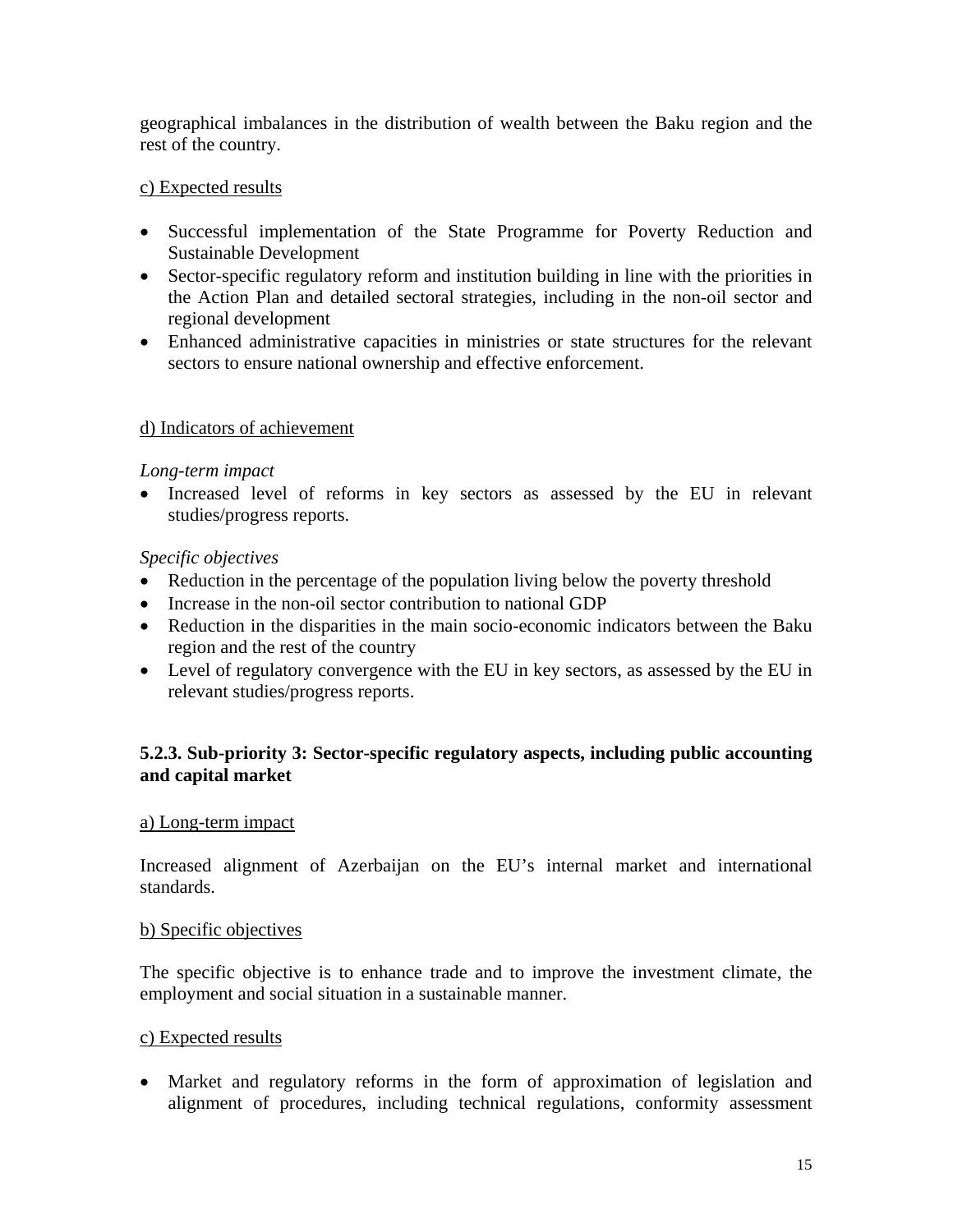procedures and standards, and statistical standards, based on implementation of the PCA and the ENP Action Plan in order to achieve conformity with EU and international requirements

- Improvement in the operation of Azerbaijan's standardisation, certification and accreditation systems and enhanced capacity of the local organisations responsible for these functions
- Implementation of reforms in the areas of trade and investment promotion, including through removal of many of the existing barriers and the approximation of Azerbaijani legislation in areas such as phyto-sanitary and food products
- Enhanced development of the securities market, including from an institutional point of view and enhanced conformity of Intellectual Property Rights (IPRs) to PCA and ENP Action Plan requirements
- Strengthened capacity of Azerbaijan's body responsible for the regulation and certification of locally produced foodstuffs and other products, with a view to ensuring the alignment of local quality standards and conformity certification to European standards
- Implementation of legislative and policy reforms in the employment, social and health areas aimed at modernisation of the system and at approximation with EU standards and practices
- Enhanced administrative capacity to ensure national ownership and effective enforcement of approximated rules and regulations.

# d) Indicators of achievement

# *Long-term impact*

• Economic and social development indicators and degree of internal market alignment as measured and assessed by the EU in relevant progress reports.

# *Specific objectives*

• Level of regulatory convergence with the EU in key sectors, as assessed by the EU in relevant studies/progress reports.

# <span id="page-15-0"></span>**6. Priority Area 3: Support for legislative and economic reforms in the transport, energy and environment sectors**

# <span id="page-15-1"></span>**6.1. Strategic context/justification**

In the energy sector, Azerbaijan is a key strategic partner for the EU, both as a producer and transit country. Assistance to reform the domestic energy market and the legislative framework will be provided on the basis of the priorities defined in the ENP Action Plan and the Memorandum of Understanding (MoU) aimed at establishing a partnership on energy between Azerbaijan and the EU, signed in Brussels on 7 November 2006. Other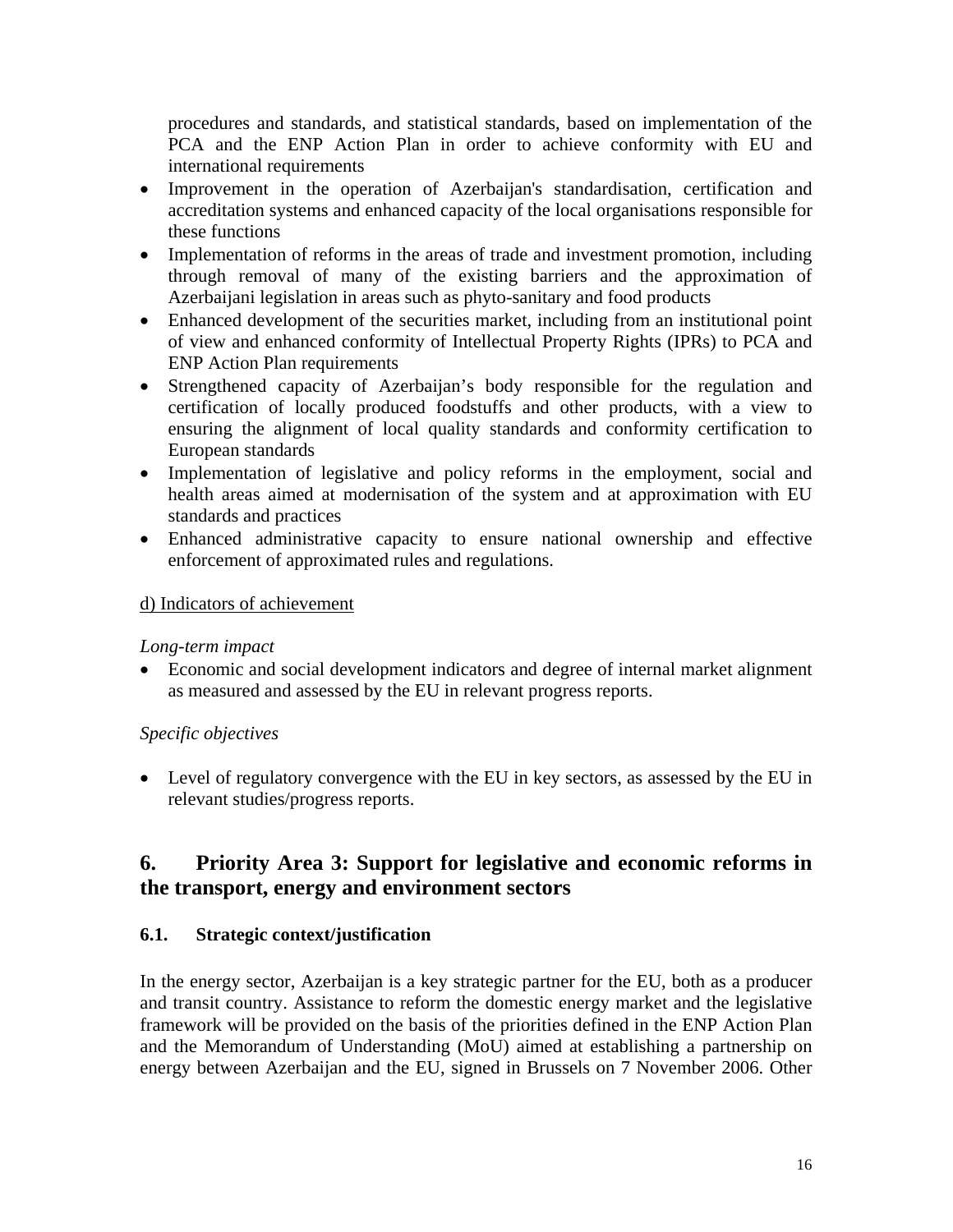important areas are improving energy efficiency and promoting new and renewable energy sources.

In the past, the EC has been active in this area mainly through its regional or cross-border programmes and it will continue to address issues with a genuinely regional/cross-border dimension under a trans-national framework. Where appropriate, assistance will, however, also be provided on a national basis, including at regional and local level.

In the transport sector, Azerbaijan, houses the headquarters of the TRACECA General Secretariat. TRACECA has been the main tool for collaboration in the field of transport between the EU and twelve countries of Eastern Europe and Central Asia since 1993. It is also worth mentioning that, together with other Eastern European countries, Azerbaijan has been constructively involved in the work of the High Level Group (HLG) on the extension of the major trans-European transport corridors to neighbouring countries and regions and also to the regional cooperation on the implementation of the TRACECA corridor. Assistance in this area will focus on priority routes and projects identified by the HLG, notably on the TRACECA corridor, and supported by the Commission in its upcoming Communication on the report of the HLG.

Azerbaijan played an active part in the EU-Black Sea-Caspian Basin Ministerial Energy and Transport Ministerial Conferences held in Baku on 14 November 2004 and continues to play an active role in their follow-up Working Groups.

With regard to the development of environmental infrastructure, specific needs have been identified at national level, particularly in the areas of waste management, water management and ecological protection.

# <span id="page-16-0"></span>**6.2. Sub-priorities**

#### <span id="page-16-1"></span>**6.2.1. Sub-priority 1: Energy, including reforms of the domestic legislative framework and markets**

#### a) Long-term impact

The expected long-term impact will be to strengthen the competitiveness of the Azerbaijani energy system by supporting the provision of improved and financially viable services.

#### b) Specific objectives

The specific objective is to carry forward legislative and economic reforms in the energy sector, promote high levels of safety and security in the energy infrastructure and to encourage energy efficiency, energy savings and the use of renewable energy sources in Azerbaijan.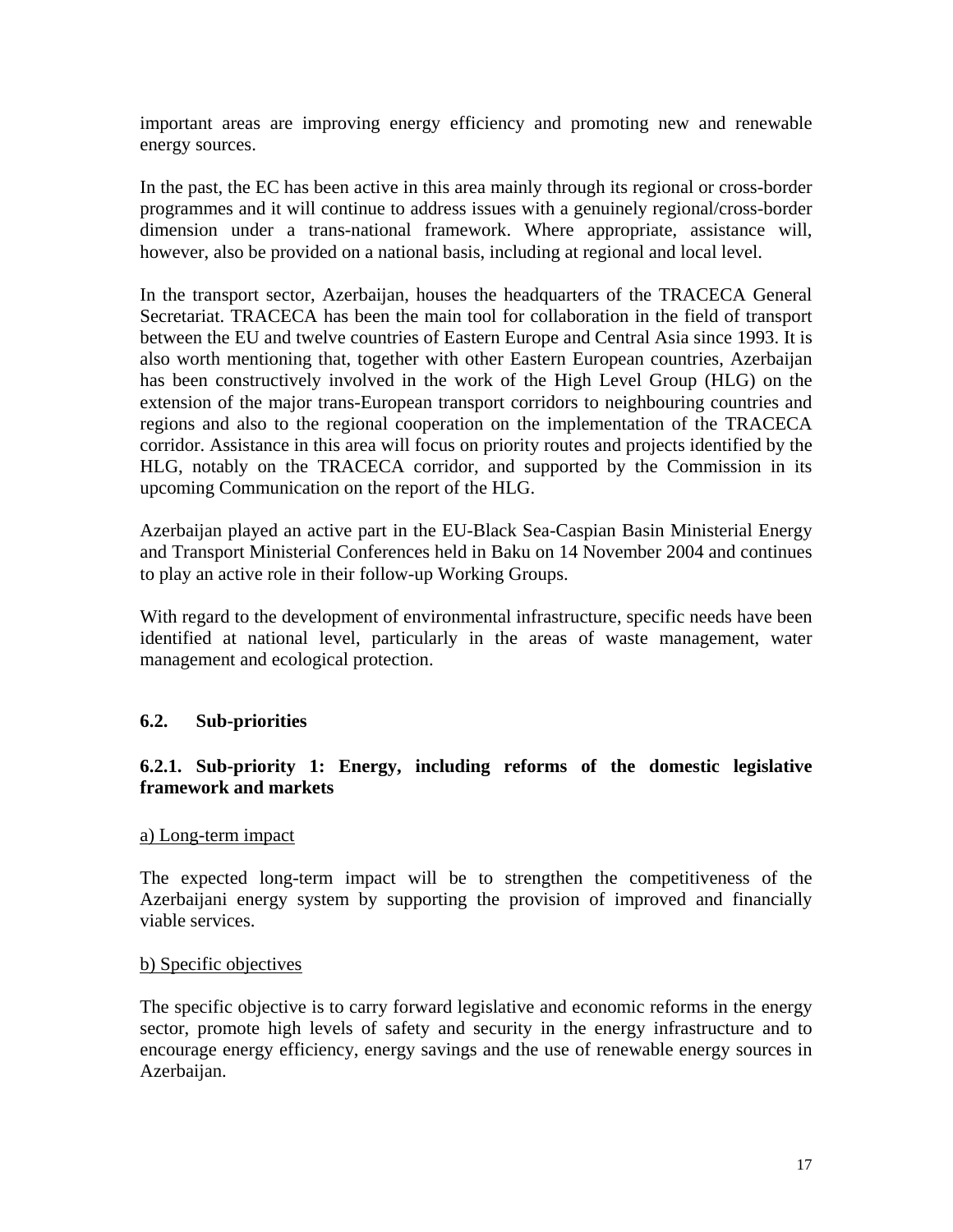# c) Expected results

- Increased market convergence and structural reforms in the Azerbaijan's energy market
- Development of a comprehensive energy demand management policy
- Elimination of domestic energy price distortions on the basis of market economy principles and overall improvement of the financial viability of the electricity and gas sectors.

#### d) Indicators of achievement

#### *Long-term impact*

• Economic development indicators and improved service delivery as assessed by the EU/other institutions, user surveys.

#### *Specific objectives*

• Improved and more efficient energy domestic market, as demonstrated by technical reports/assessments.

# <span id="page-17-0"></span>**6.2.2. Sub-priority 2: Transport, including reforms of the domestic legislative framework and markets**

#### a) Long-term impact

The expected long-term impact will be to strengthen the competitiveness of the Azerbaijani transport system by supporting the provision of improved and financially viable services.

#### b) Specific objectives

The specific objective is to carry forward legislative and economic reforms in the transport sector and to support legislative and technical standards approximation in Azerbaijan and to promote high levels of safety and security for all transport modes.

#### c) Expected results

- Increased market convergence, institutional and structural reforms in Azerbaijan's transport sector, benefiting from EU best practices
- Implementation of legislative and institutional reforms benefiting from EU best practices.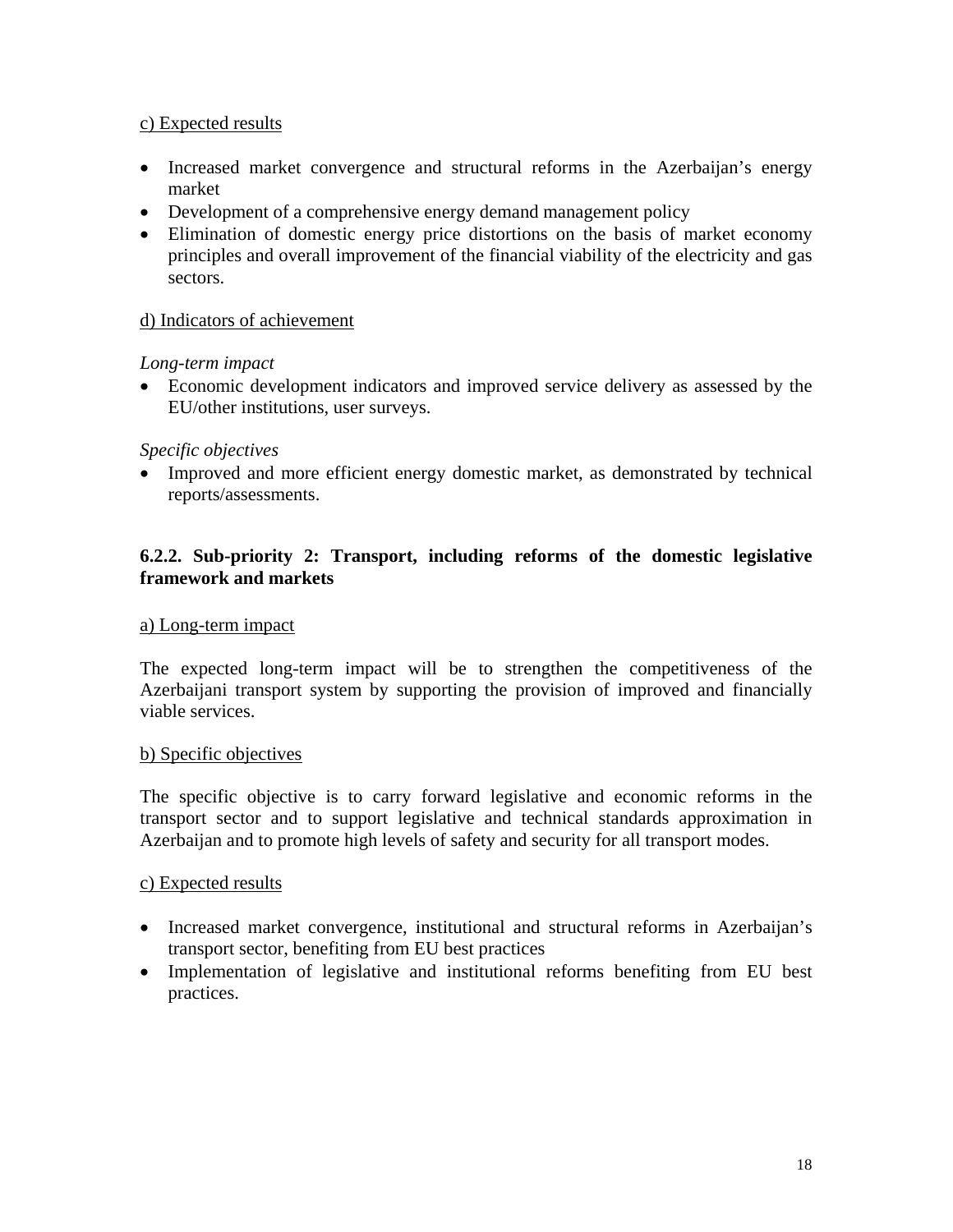# d) Indicators of achievement

#### *Long-term impact*

• Economic development indicators and improved service delivery as assessed by the EU/other institutions, user surveys.

### *Specific objectives*

• Improved and more efficient transport domestic sector, as demonstrated by technical reports/assessments.

# <span id="page-18-0"></span>**6.2.3. Sub-priority 3: Environment**

#### a) Long-term impact

The expected long-term impact will be to have environmental and sustainable development considerations integrated into the country's sectoral policies.

#### b) Specific objectives

The specific objective is to improve the legislative and administrative management of environmental challenges in Azerbaijan, taking into consideration EU best practices and experience.

#### c) Expected results

- Development of an efficient reporting system on the state of environment
- Development of sectoral environmental plans (waste and water management, air pollution, etc.), to be incorporated in government policies
- Improved procedures and structures for environmental impact assessment
- Approximation of Azerbaijan's environmental legislation and standards with the EU's;
- Strengthening of management capacity through integrated environmental authorisation.

#### d) Indicators of achievement

#### *Long-term impact*

• Improved state of environmental protection, as assessed by the EU/other institutions, user surveys.

#### *Specific objectives*

• Successful integration of the environment and sustainable development into public sectoral policies and private business.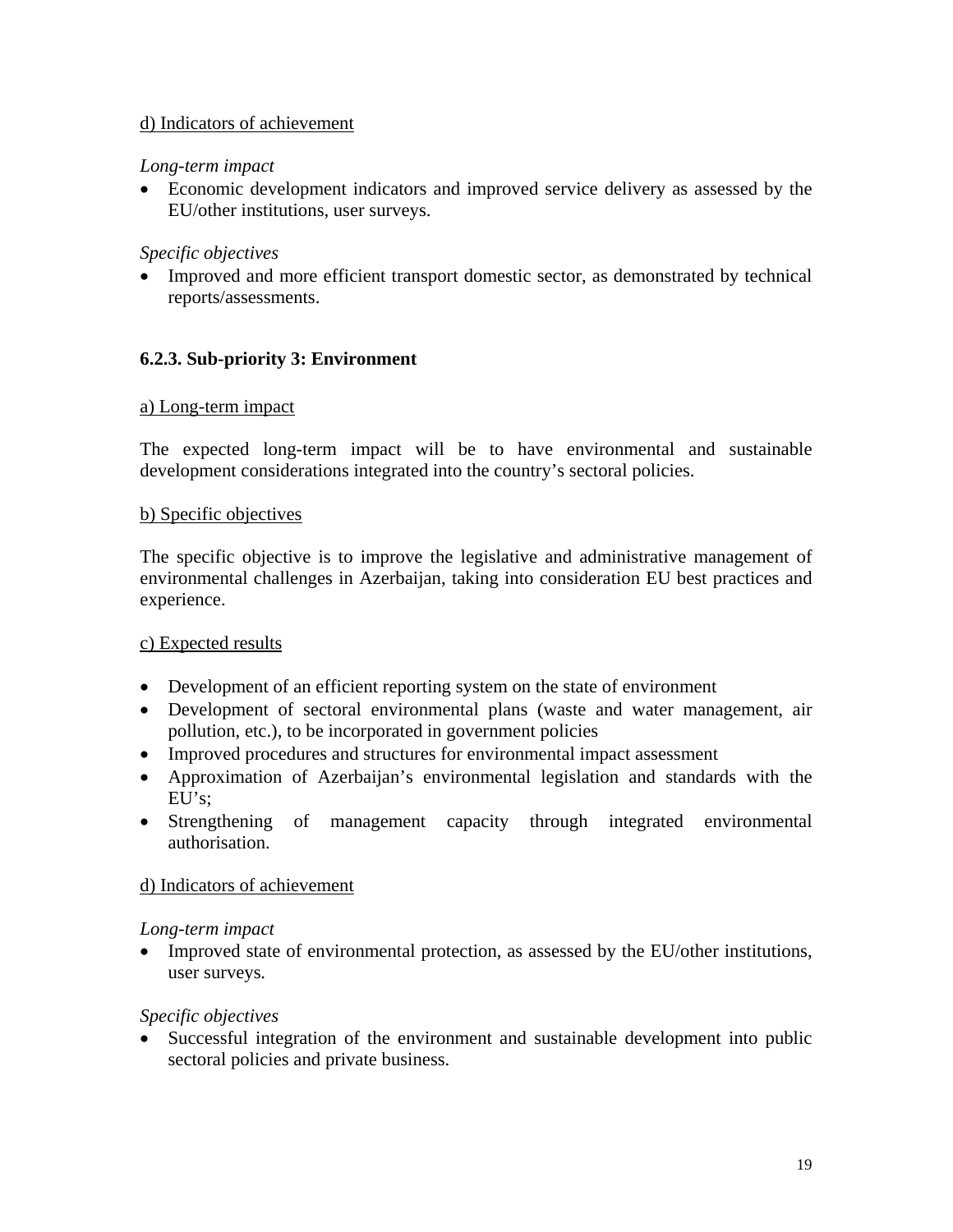# <span id="page-19-0"></span>**7. Implementation**

The general principle underlying the programme is partnership to achieve joint policy objectives. To achieve the level of ownership this requires, the Azerbaijani counterparts should be drawn as far as possible into the design of operations, thus emphasising even further the clear link that must be formed between joint policy objectives and assistance cooperation. This includes exploring possibilities for co-funding by Azerbaijan, thus demonstrating its commitment.

If too many small, stand-alone measures were to be taken, this would result in administrative overload and delay implementation in general. Instead, programmes should contain a limited number of components with in-built flexibility. While detailed implementation mechanisms will be worked out action by action, support for Sector Programmes, including the use of pool funding and/or sector budget support, is encouraged wherever the requisite conditions are met. In such a context, the list of subpriorities mentioned in the present document is to be understood as indicative. The Commission, in close cooperation with the partner country, will duly conduct a regular identification exercise, in order to select among the indicative list of the NIP, those subpriorities that appear best justified, in the light of the elements usually considered in this kind of analysis.

New cooperation tools, such as Twinning and TAIEX, are expected to be particularly useful in the areas of regulatory reform and administrative capacity building and should be fully exploited. Flexibility will be particularly important in these areas if EC assistance is to be adapted to evolving policy priorities. As appropriate, Azerbaijan will also be supported with participation in Community programmes, agencies and networks, insofar as these are open to the country. This should also include support to the final beneficiaries so as to make them able to benefit from the opportunities offered under the open programmes.

As far as support for infrastructure development is concerned, EC assistance should be implemented in close collaboration with the EIB, EBRD and other IFIs and may include support for investment preparation, environmental and social impact assessments, and grant funding of specific investment components. EC support for any form of infrastructure development will be subject to full compliance with the relevant requirements of the EU *acquis*.

Interest rate subsidies can leverage investments by international financing institutions in the fields of environment, energy and transport sectors, as explained in the Country Strategy Paper.

An appropriate mechanism will be necessary to foster the development of civil society, including for support at local community level.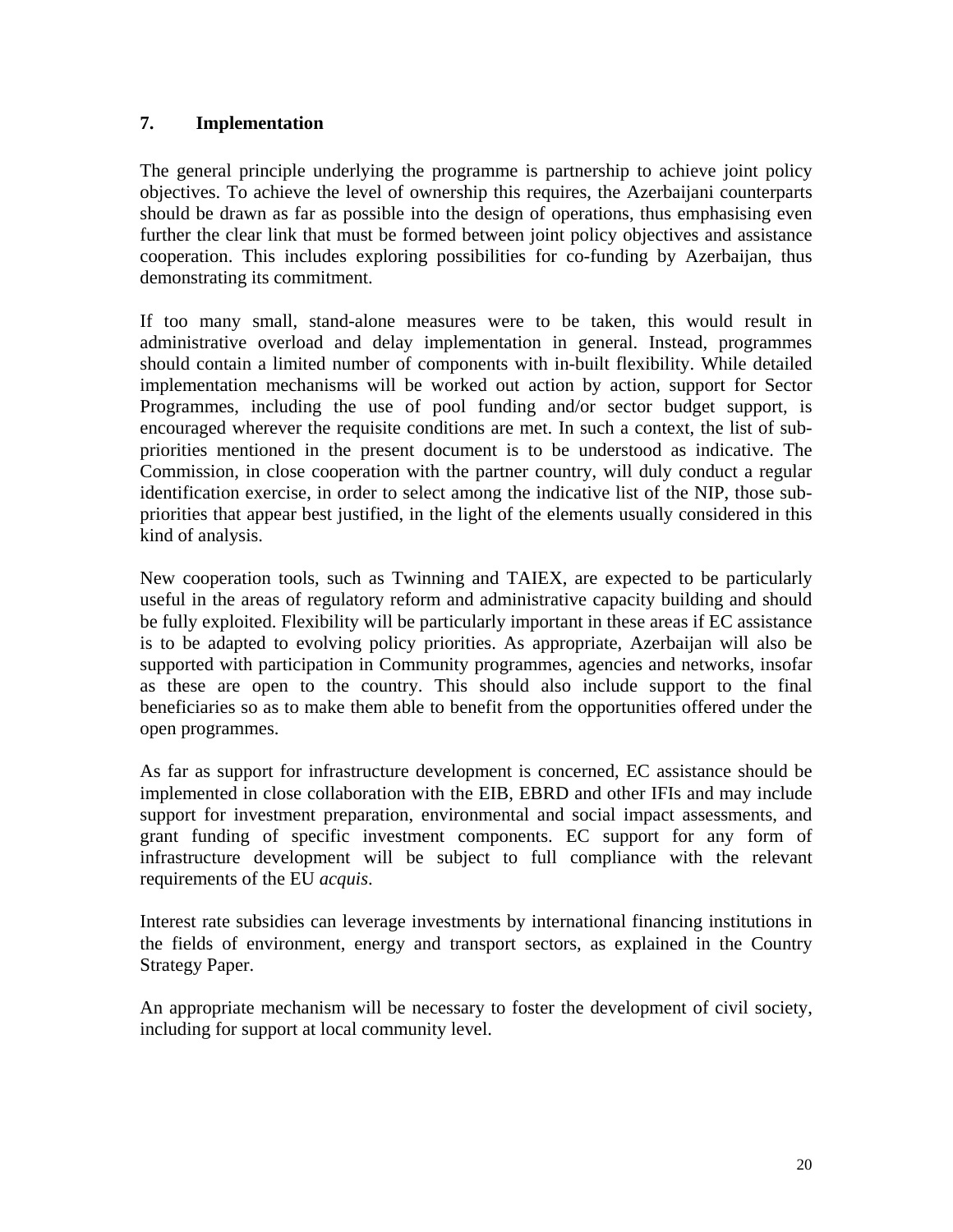# <span id="page-20-0"></span>**8. Risks and assumptions**

The key assumption underlying this Indicative Programme is continuous commitment to the reform agenda and policy objectives contained in the jointly agreed EU-Azerbaijan ENP Action Plan and in the Partnership and Cooperation Agreement (PCA). Should this assumption no longer hold true, as a result of major policy changes on the part of Azerbaijan, the priorities under this Indicative Programme and the underlying Country Strategy Paper might have to be subject to an early review.

As far as the move to new delivery mechanisms and financing methods such as budgetary support is concerned, the assumption is that direct budgetary assistance in support of macroeconomic or sectoral reforms will only be granted where:

(a) Public expenditure management is sufficiently transparent, accountable and effective

(b) Well-defined macroeconomic and sectoral policies established by the country itself and agreed to by its main donors and the International Financial Institutions are in place

(c) Public procurement is open and transparent, and

(d) Precise objectives for direct budgetary assistance, including related benchmarks for their impact, are defined.

Disbursement of such support will be conditional upon the fulfilment of clear and measurable macroeconomic performance and structural adjustment criteria, based on the economic programmes of the beneficiary countries and the achievement of the objectives for the support, which have to be monitored according to defined benchmarks.

One final assumption is that the Azerbaijani government manages to implement certain reforms in the institutional division of labour between central and regional/local levels. The Azerbaijani state is extremely centralised at present, and virtually no real power is left to local administrations. This gives rise to a number of problems, including corruption. A thorough reform of the relationship between central and local administrations (also indicated as a priority in the ENP Action Plan) is to be considered as another pre-condition for successful implementation of the present assistance programme.

# <span id="page-20-1"></span>**9. Alignment, harmonisation and consultation**

# <span id="page-20-2"></span>**9.1. Dialogue with the government and alignment with national policies**

The policy objectives set in the EU-Azerbaijan Action Plan were agreed formally by the two sides on 14 November 2006.

Consultations with the Azerbaijani authorities on this Programme and the underlying Country Strategy Paper began during a programming mission in July 2006. It was agreed at that stage that the future assistance strategy has to be based on the jointly agreed policy objectives while selecting a limited number of priority areas where EC financial